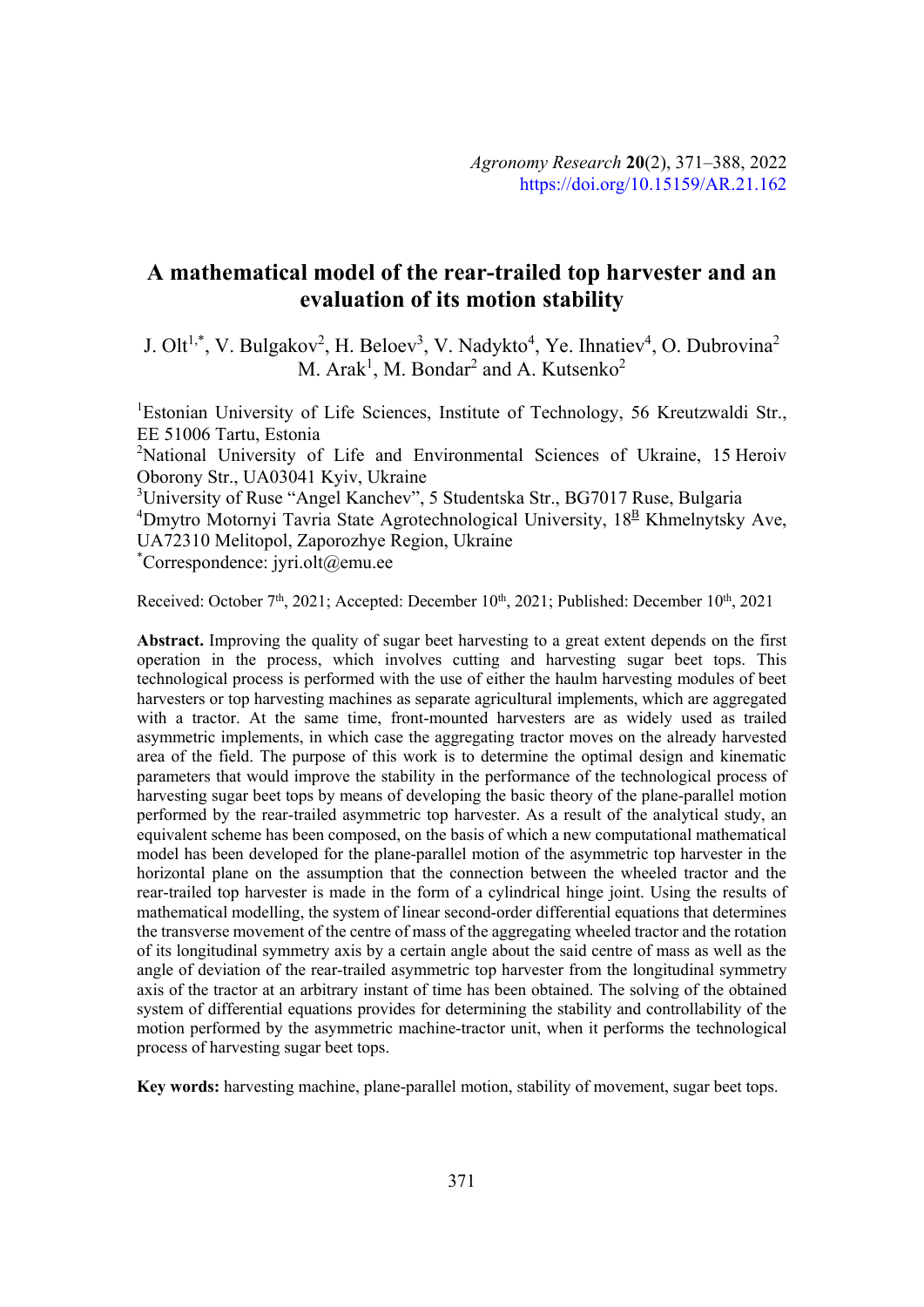## **INTRODUCTION**

One of the current problems in the beet industry is the high-quality harvesting of the tops (Gruber, 2005; Sarec et al., 2009; Boson et al., 2019), which implies cutting and harvesting the green mass, which is used later, as completely as possible and cutting the root crowns without causing damage to or loss of root bodies (loss of sugar-bearing mass in case of sugar beets). This applies almost equally to the harvesting of sugar beets and fodder beets, carrots and other root crops, the parts of which are harvested separately first the tops are cut from the roots, then the roots are lifted from the soil (Bulgakov et al., 2017a). The technological process of haulm harvesting is carried out by either the harvesting modules of beet harvesters or top harvesting machines as separate agricultural implements aggregated with tractors, mostly row-crop tractors. Throughout the world, both front-mounted topping implements and trailed asymmetric top gathering machines are widely used, in the latter case the aggregating tractor moving on the already harvested section of the field. Such asymmetric units are especially widely used, when harvesting fodder beet tops Pogorely & Tatyanko, 2004).

It should be noted that today trailed asymmetric agricultural machines are produced in the agricultural industries of many countries in the world and such asymmetric units are successfully used. This primarily applies to the units with trailed asymmetrically positioned harvesting machines, such as the mentioned machines for harvesting sugar and fodder beet tops, rotary windrowers, rotary mowers, trailed forage harvesters and the like (Boson et al., 2019).

While there is an acute need to perform the above-mentioned processes using the described design and it is necessary to ensure their high quality, asymmetric trailed harvesters have one significant disadvantage associated with the resulting unstable movement in the transverse-horizontal plane, which must be overcome in some way. The conditions of unstable movement of the aggregating tractor and the asymmetric harvester installed behind that arise in this case are due to the action of the turning moment produced by the external forces acting on the wheels and implements, when performing the given process (Bulgakov et al., 2020a).

The numerous scientific studies and subsequent engineering developments (Wang & Zhang, 2013; Wu et al., 2013; Zhang et al., 2013; Gu et al., 2014) have made it possible to overcome this disadvantage by using various technical methods. Among the known ways to solve this problem there are two most widely used variants of aggregating asymmetric agricultural machines with aggregating tractors, which are able to provide the relatively stable movement of the unit. The first of them involves a rigid connection between the asymmetric machine and the aggregating tractor during their operation in the technological process. While this alternative provides, in general, the conditions for the stable movement of the asymmetric machine, the existing turning moment creates such conditions, under which the steer wheels of the aggregating tractor must constantly turn to the side opposite to the direction of the side slip. In this case, the controllability of such an asymmetric machine-tractor unit becomes much worse, which not only complicates the conditions of its operation, but can reduce the quality of the specified process overall (Vasilenko, 1996). The first option is most suitable for the operation of simple and light asymmetric machines, such as mowers with small working widths, with tractors of considerable weights.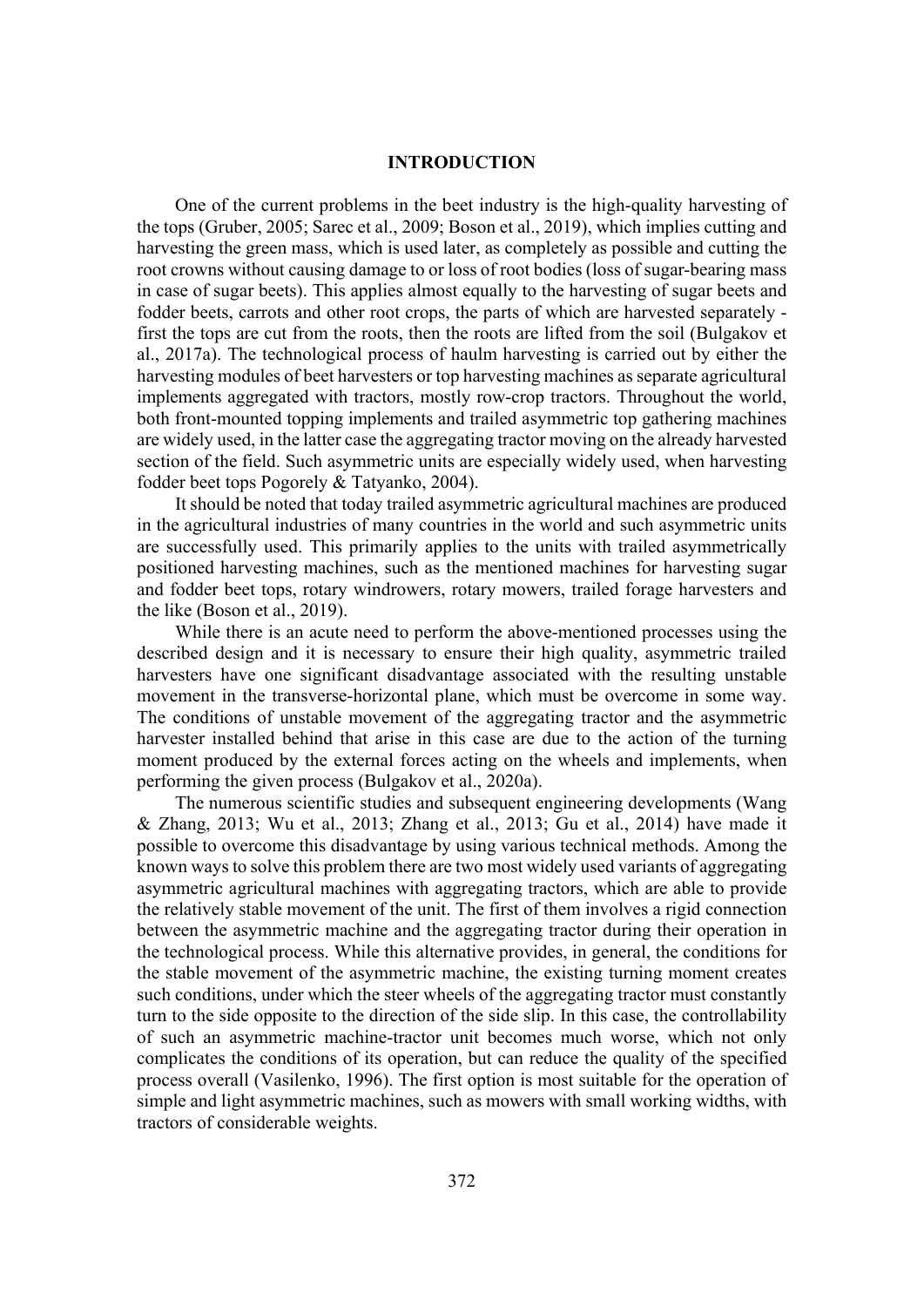In the second case, the connection between the rear-trailed asymmetric agricultural machine and the aggregating tractor, when performing the technological process, is provided by a cylindrical hinge, i.e. the conditions for the movement of the tractor and the machine relative to each other are created. Under these conditions, the controllability of the machine-tractor unit under consideration is significantly improved, but additional provisions are required to ensure that the aggregated asymmetric machine does not deviate in the horizontal plane in the process of its operational travelling under the action of the arising turning moment. That is, this method of aggregation is more effective, but it sets a problem of somehow reducing the generated turning-around moment or creating the conditions for its compensation by the 'moment of counteraction'.

Thus, there is an urgent need to find conditions for increasing the stability of motion of any asymmetric machine-tractor unit, and one of the ways is the theoretical research into its movement in the transverse-horizontal plane, i.e. its plane-parallel motion.

When conducting such theoretical research, it is necessary to remember that the stable movement and high-quality functioning of one or another asymmetric agricultural machine-tractor unit should be considered as its response to the input controlling and disturbing actions. In this case, the response of the machine-tractor unit to the controlling actions characterizes its controllability and the response to the disturbing actions - the stability of movement.

The authors have developed a new rotor-type top harvester, which can be used in the form of a front-mounted or rear-trailed aggregated machine. The design and process scheme of using the top harvesting machine hitched behind the aggregating wheeled tractor is presented in Fig. 1. Thus, the presented machine-tractor unit, in which harvesting machine (II) with a working width of 3 rows is asymmetrically attached to the aggregating wheeled tractor (I), is asymmetric.



**Figure 1.** Design and process scheme of asymmetric top harvesting unit in longitudinal-vertical plane: I – wheeled tractor; II – trailed asymmetric harvesting machine; 1 – frame; 2 – universaljoint drive; 3 – pneumatic support-and-finder wheel; 4 – rotary haulm cutting device; 5 – conveying device; 6 – loading device.

In this case, the technological process of cutting the tops is carried out with the use of a rotary topping device (4), which performs the continuous cutting of the entire mass within the working width. In the process of work, the cutting device (4) is positioned relative to the crowns of root crops by means of two pneumatic support-and-finder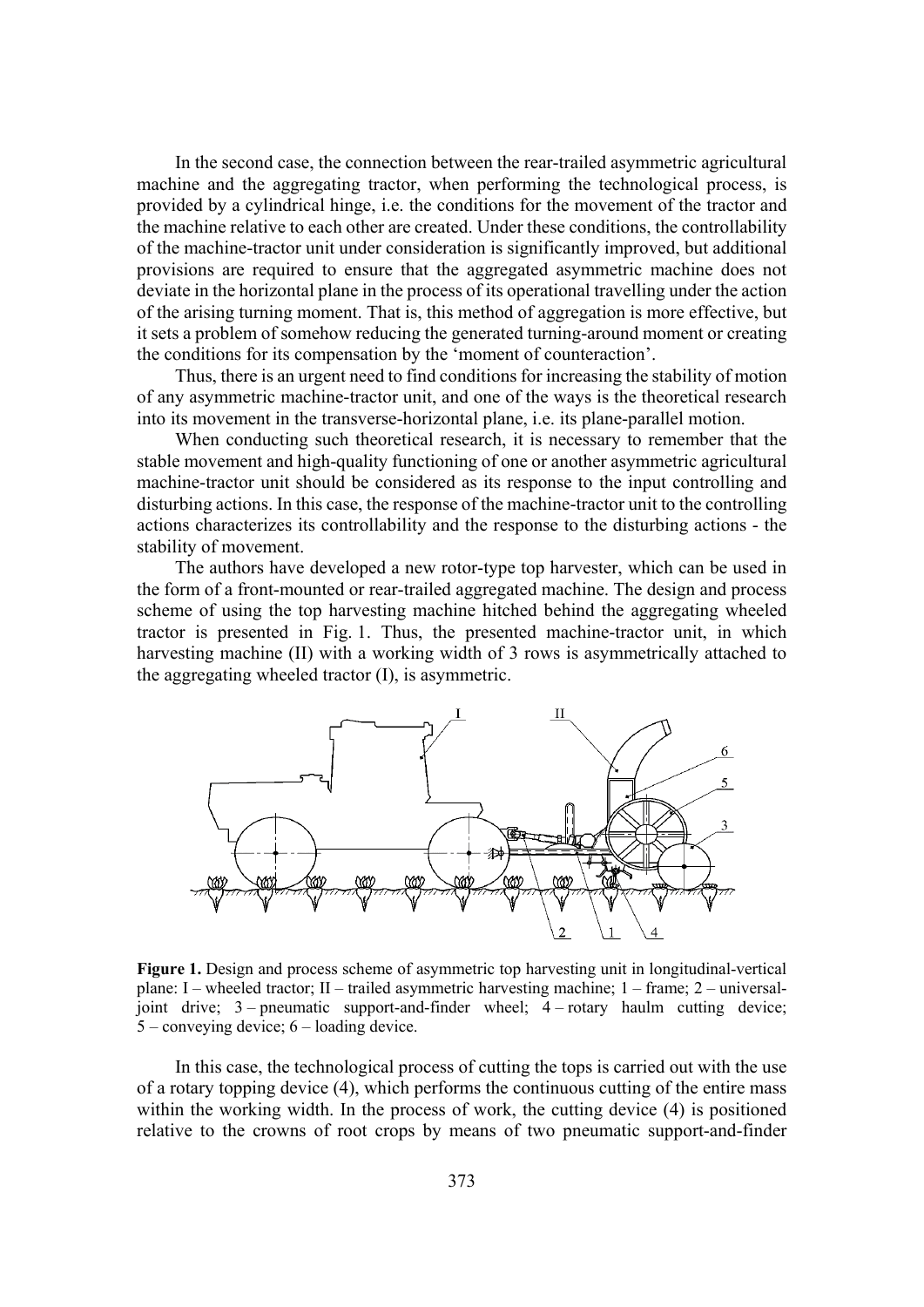wheels (3), which move in the inter-row spacing. The cut-off green mass of the haulm is loaded with the use of an arc-shaped loading device (6) into the body of the vehicle moving on the harvested area of the beet field next to the harvester.

Thus, the search for the conditions that ensure the stable movement of this asymmetric top harvesting unit is an urgent and difficult task, the solution of which will significantly improve its technical and operational properties.

Many published works (Hac et al., 2008; Szakács, 2010; Yildiz, S. 2010; Demšar et al., 2012; Li et al., 2016; Anche & Subramanian, 2018; Bulgakov et al., 2020a, 2020b) have been concerned with the research into the stability of the movement performed by trailed asymmetric agricultural machines as parts of various machine-tractor units, based on the generation of their analytical mathematical models. Most of these studies use the basic provisions from the classical theory of the stability of agricultural machine-tractor units in perturbed and unperturbed motion, which is analysed with the use of generated systems of differential equations of motion (Bulgakov et al., 2017b). In this case, the behavior of different machine-tractor units is considered, as a rule, in their plane-parallel motion together with the rear-trailed agricultural machine. Most of the above-mentioned known works are concerned with the research into the machine-tractor units that comprise a wheeled aggregating tractor and a rear-trailed rotary windrower.

Analytical studies on the asymmetric machine-tractor units that consist of a wheeled tractor and a rear-trailed top harvester have not been published until now. It should be noted that in such research it is necessary to take into account the properties of the elastically damping pneumatic tires on the aggregating tractor wheels and the forces arising at the points of contact between these wheels and the ground, which is deformed, as well as the design features of the trailed machine, its size and the external forces acting on the supporting wheels and tools of the machine, the generated traction resistance, the way the machine is attached to the rear hitch of the aggregating tractor, and so on.

The aim of the study was to determine the optimal kinematic and design parameters that will increase the stability of the technological process of harvesting sugar beet tops, basing on the development of the fundamentals for the theory of the plane-parallel motion performed by the rear-trailed asymmetric top harvester.

# **MATERIALS AND METHODS**

The main provisions of the theory of plane-parallel motion performed by the asymmetric top harvesting machine-tractor unit will be considered by the example of an aggregating wheeled tractor, behind which a top harvesting machine is attached. The aggregating tractor moves along the harvested part of the sugar beet plantation, while the haulm harvesting machine, which is positioned to the right of the tractor, moves along the sugar beet crop area and cuts and collects the green mass of the haulm and loads it, through the loading device, into the body of the vehicle that moves next to the tractor (or scatters it on the field). The connection between the wheeled aggregating tractor and the specified haulm topper during the operation of this machine-tractor unit is provided by the vertical cylindrical hinge joint in the rear hitch device of the tractor.

Thus, this harvesting machine-tractor unit is asymmetric, because the top harvester trailed behind the aggregating tractor is offset to the right from its longitudinal axis.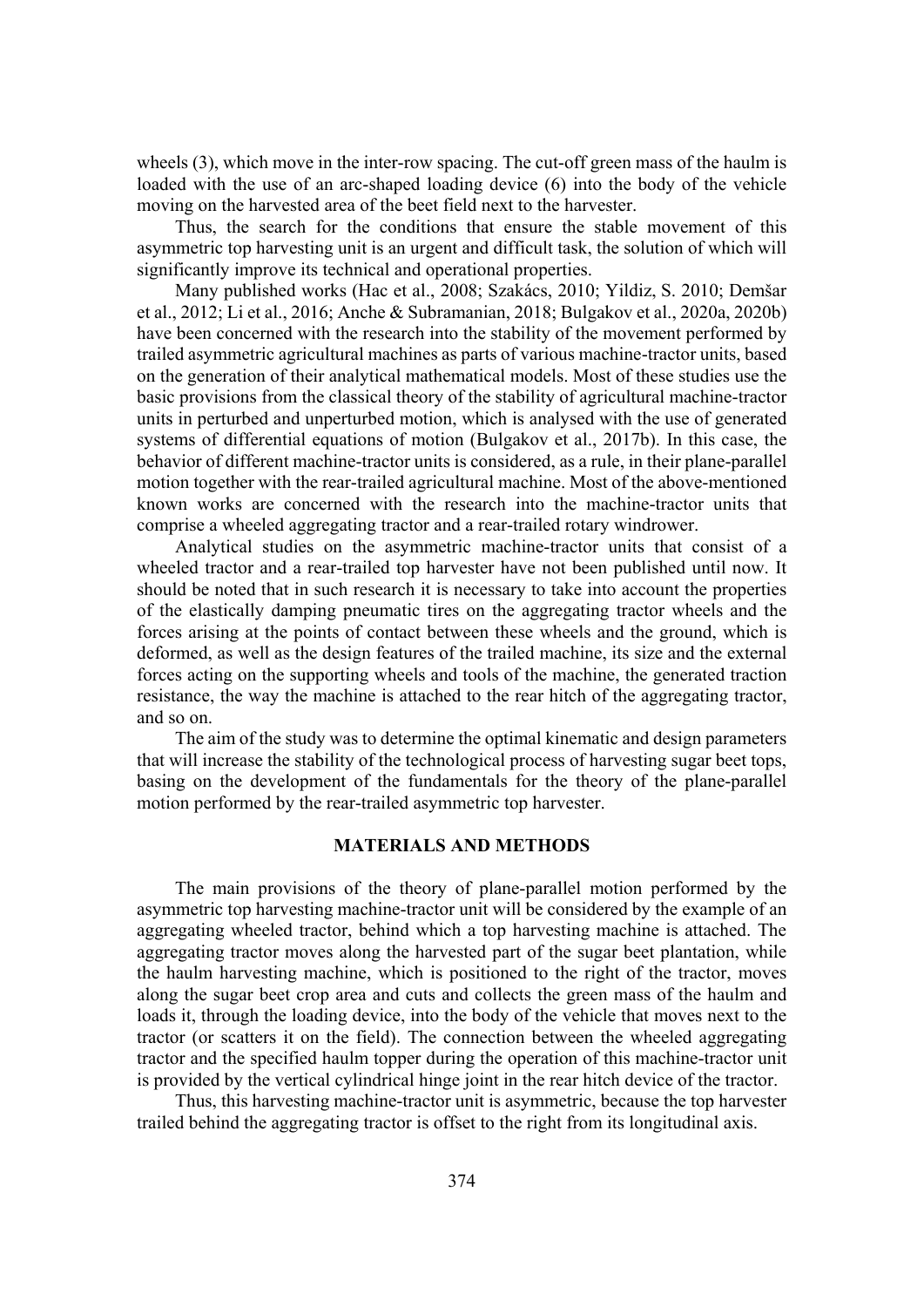For the analytical study of this machine-tractor unit, it is first necessary to generate its equivalent schematic model, considering the motion of all its points only in a plane parallel to the plane of the field surface. First of all, it should be noted at once that this asymmetric top harvesting machine-tractor unit is a complex dynamic system and due to its asymmetry its movement in the horizontal plane will certainly be unstable.

In addition, to study this movement, it is necessary to formalize some properties of such a machine-tractor unit and on the basis of that make some assumptions. These assumptions will not misrepresent the real process in any way, but will greatly simplify the analytical research. Namely, the main assumptions are as follows:

1. The surface of the field, on which this top harvesting unit moves, is horizontal, and therefore the heel and trim of this machine-tractor unit are neglected.

2. Wheeled aggregating tractor is presented in the form of a solid body having a longitudinal plane of symmetry, which passes through its centre of mass.

3. The oscillations of the traction resistance of the trailed top harvester do not have a significant effect on the speed of translational movement of this unit, as a result of which it is assumed in the first approximation to have a constant value.

4. Interaction between the pneumatic tires on the running wheels of the aggregating tractor and the support-and-finder wheels of the trailed top harvesting machine, on the one hand, and the soil surface, on the other hand, especially in lateral directions, completely corresponds to the so-called hypothesis of side slip applied to the pneumatic tires on the wheels.

5. As only small values of the gyroscopic and stabilizing moments acting on the pneumatic tires on the running wheels of the aggregating tractor and the support-andfinder wheels of the top harvester as well as the moments of their twisting about the vertical axes are observed during the movement of the given unit, they will be left out of consideration.

6. The slip angles of the pneumatic tires on the running wheels of the aggregating tractor, which are located on the same geometric axis, as well as the lateral forces acting on them, are assumed to be quite small.

7. The turn angles of the left and right steer wheels of the aggregating tractor are assumed to be small and equal to each other, because it is reasonable to consider the main movement of this top harvesting machine-tractor unit, when it performs the technological process of harvesting sugar beet tops, to be straight.

### **Theory and modelling**

Taking into account the above-mentioned assumptions, the aggregating wheeled tractor in the equivalent scheme can be presented in an arbitrary position. In this case, its main points are selected and designated with the corresponding letters: the tractor's centre of mass - point *6*; the centre of the steer wheel axle - point *A*; the centre of the driving wheel axle - point *B*; the hitching point of the aggregated top harvester is designated by the point *C*. At the same time, the stub axles of the steer wheels of the aggregating tractor are included, because of their small size, in the total length of the front wheel axle.

Further, the systems of coordinate axes have to be chosen for this dynamic system and shown in the equivalent diagram with an aim of analysing its movements relative to these systems. First of all, the fixed Cartesian coordinate system *XOYZ* is rigidly connected to the surface of the beet field, which acts as the plane (the axis *Z* is not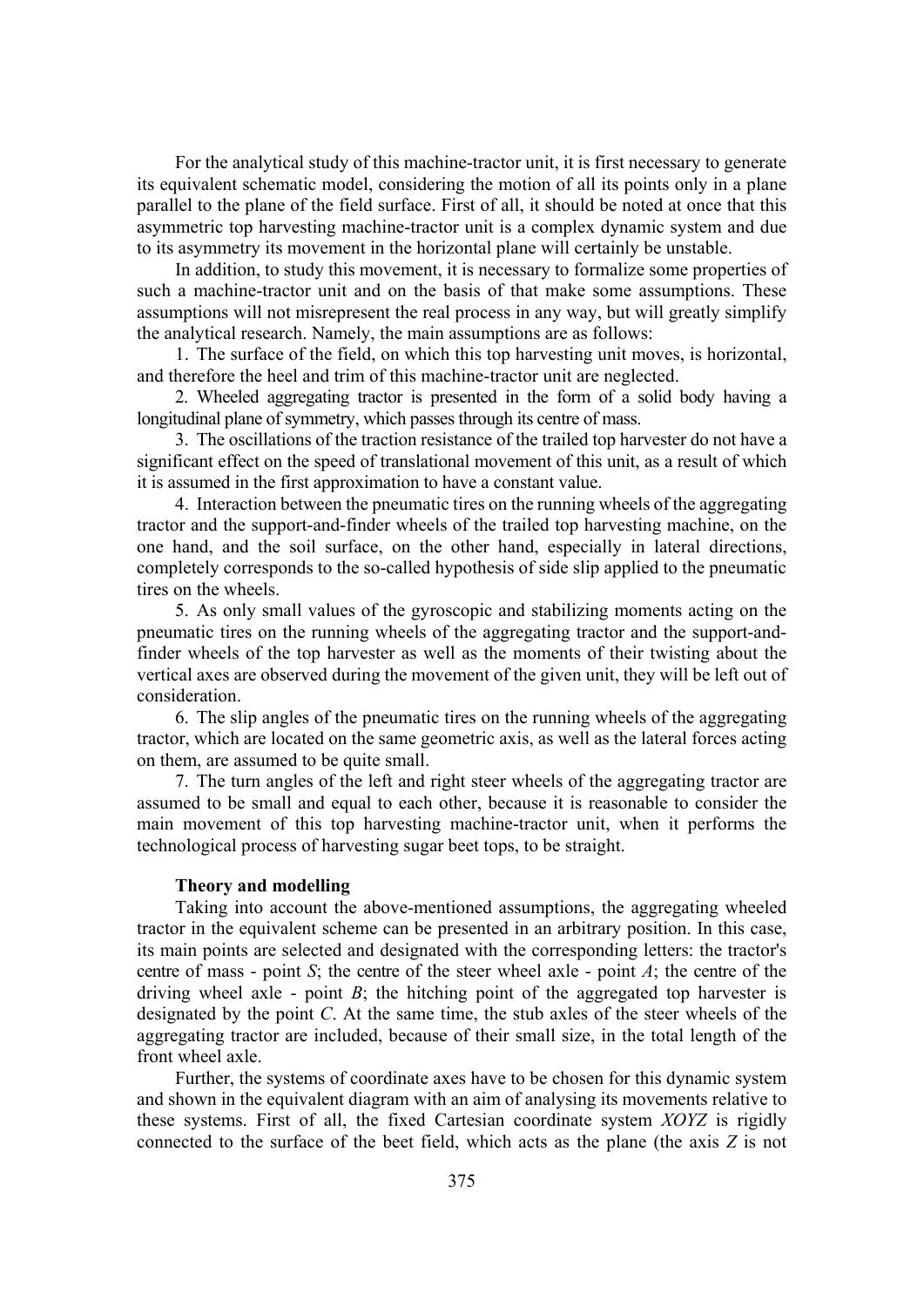shown), in which the plane-parallel motion of the machine-tractor unit takes place. The separate spatial system of coordinate axes  $X_T SY_T Z_T$  has its origin at the centre of mass of the aggregating tractor (point *S*). Its axis  $SY<sub>T</sub>$  coincides with the longitudinal axis of the tractor, the axis  $SX<sub>T</sub>$  is directed normally to the right with respect to the direction of the tractor's movement, and axis  $SZ_T$  is directed vertically upwards. For the direction of motion of the tractor's front steer wheels, the movable coordinate system  $X_AAY_A$  with its centre located at the point *A* is assigned. The axis  $AY_A$  always coincides with the direction of motion of the tractor's front steer wheels (parallel to the planes of these wheels), while the axis  $AX_4$  is directed perpendicular to the axis  $AY_4$  and to the right with respect to the course of motion of the tractor.

It is also assumed, taking into account the previously made assumptions, that the aggregating wheeled tractor on its working run performs translational and uniform motion with the speed  $V<sub>o</sub>$  relative to the stationary coordinate system *XOY*. However, in the process of performing the work movement, under the influence of external random factors, the aggregating wheeled tractor deviates from its original position, receives an additional speed and begins its relative motion in the plane *XOY*. In this case, the plane  $Y_T S X_T$  associated with the centre of mass of the tractor rotates in the plane *XOY* around the vertical axis  $SZ_T$  that passes through the point *S*. The angle  $\varphi$  formed by the longitudinal axis of symmetry of the wheeled tractor and the axis OY is the characteristic of this rotation.

During the relative motion of the tractor, its centre of mass moves along the axis  $OX$ , which is represented by the change in coordinate  $X<sub>S</sub>$  (Fig. 2).

Thus, the wheeled aggregating tractor has two degrees of freedom



**Figure 2.** Equivalent scheme of asymmetric top harvesting machine-tractor unit.

relative to the plane *XOY*, namely: linear coordinate  $X_S$  and angular coordinate  $\varphi$ , which are further used as the generalized coordinates.

The next step is to show on the equivalent diagram the external forces acting on the wheeled aggregating tractor during its plane-parallel motion and determine their physical attributes. These forces are as follows. First of all, it is the driving force  $\bar{F}_B$ , which is generated by the rear two driving wheels of the tractor and can be applied at the point *B*.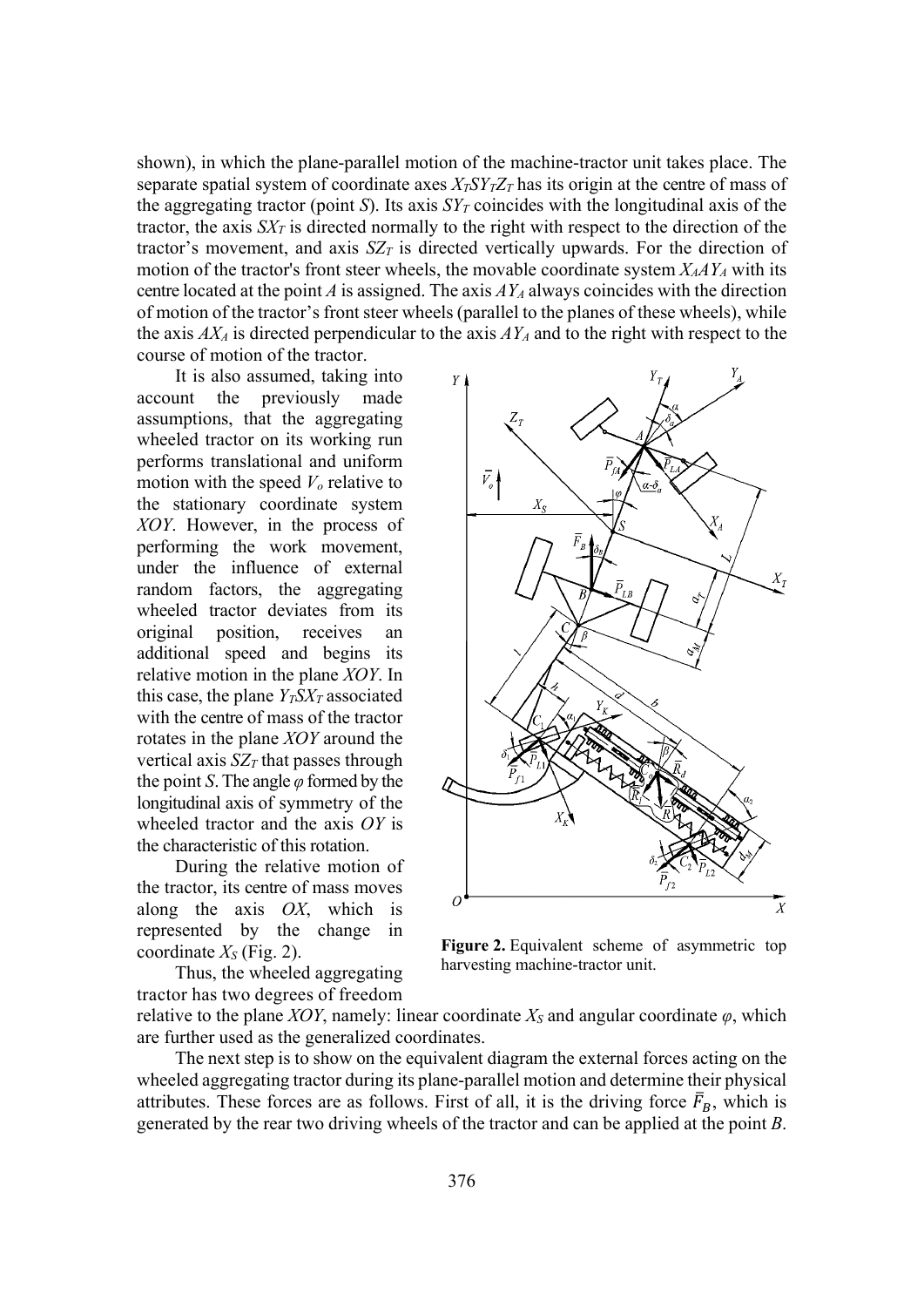The driving force  $\bar{F}_B$  forms the slip angle  $\delta_B$  with the longitudinal axis of symmetry of the aggregating tractor. The tractor is also affected by the rolling resistance force  $\bar{P}_{fA}$  generated by the two front steer wheels, applied at the point of intersection between their axis and the longitudinal axis  $SY_T$  (point *A*) and deflected from the direction of movement of the tractor's running gear through the slip angle  $\delta_A$ . There are also lateral forces acting on the tractor from the two axles:  $\bar{P}_{LA}$  and  $\bar{P}_{LB}$  and applied respectively at points *A* and *B*. Finally, the draught resistance force  $\bar{P}_{KR}$  is applied to the wheeled aggregating tractor by the top harvester at the point *&* and deflected from the longitudinal axis of the tractor, that is, from the axis  $SY<sub>T</sub>$ , through the angle  $\beta$ .

It should be noted at once that the main moment (i. e. the turning moment  $M_t$ relative to the point *C*) of all the external forces acting on the rear-trailed top harvester is not transferred to the aggregating tractor due to the hinge connection of the aggregated asymmetric machine at the point *&*.

As a result, the influence of the trailed asymmetric machine on the aggregating wheeled tractor is represented only by its traction resistance  $\bar{P}_{KR}$  and the angle  $\beta$  of turn (deviation) in the horizontal plane.

Following the above considerations, there is the complete basis for generating the differential equations of the plane-parallel motion performed by the wheeled aggregating tractor. For that purpose, the original Lagrange equations of the second kind of the following form can be used (Dreizler & Lüdde, 2010):

$$
\frac{d}{dt}\left(\frac{\partial T_r}{\partial \dot{q}_i}\right) - \frac{\partial T_r}{\partial q_i} = Q_i, \qquad (1)
$$

where  $T_T$  – kinetic energy of a wheeled aggregate tractor;  $q_i$  – generalized coordinates;  $Q_i$  – generalized forces, according to the corresponding generalized coordinates  $q_i$ .

The kinetic energy  $T_T$  of the aggregate wheeled tractor relative to the horizontal plane *XOY* is defined as:

$$
T_r = \frac{M_r \cdot V_s^2 + J_s \cdot \omega_r^2}{2},\tag{2}
$$

where  $M_T$  – mass of the aggregate tractor;  $V_S$  – linear velocity of the center of mass of the tractor in the plane *XOY*;  $J_s$  – the moment of inertia of the tractor relative to the vertical axis *SZ<sub>T</sub>*;  $\omega_T$  – angular speed of rotation of the tractor around the axis *SZ<sub>T</sub>*.

If we express linear  $V_s$  and angular  $\omega_T$  velocity through generalized coordinates  $X_s$ and  $\varphi$ , we obtain:

$$
V_s = \dot{X}_s \tag{3}
$$

$$
\omega_T = \dot{\varphi}.\tag{4}
$$

Taking into account expressions (3) and (4), the kinetic energy  $T<sub>T</sub>$  of the wheeled aggregate tractor can be determined as follows:

$$
T_T = \frac{M_T \cdot \dot{X}_S^2 + J_S \cdot \dot{\varphi}^2}{2}.
$$
 (5)

Since the kinetic energy  $T<sub>T</sub>$  of the tractor due to expression (5) depends only on velocities  $\dot{X}_s$  and  $\dot{\varphi}$  and does not depend on the most generalized coordinates  $q_i$ , the partial derivative will be: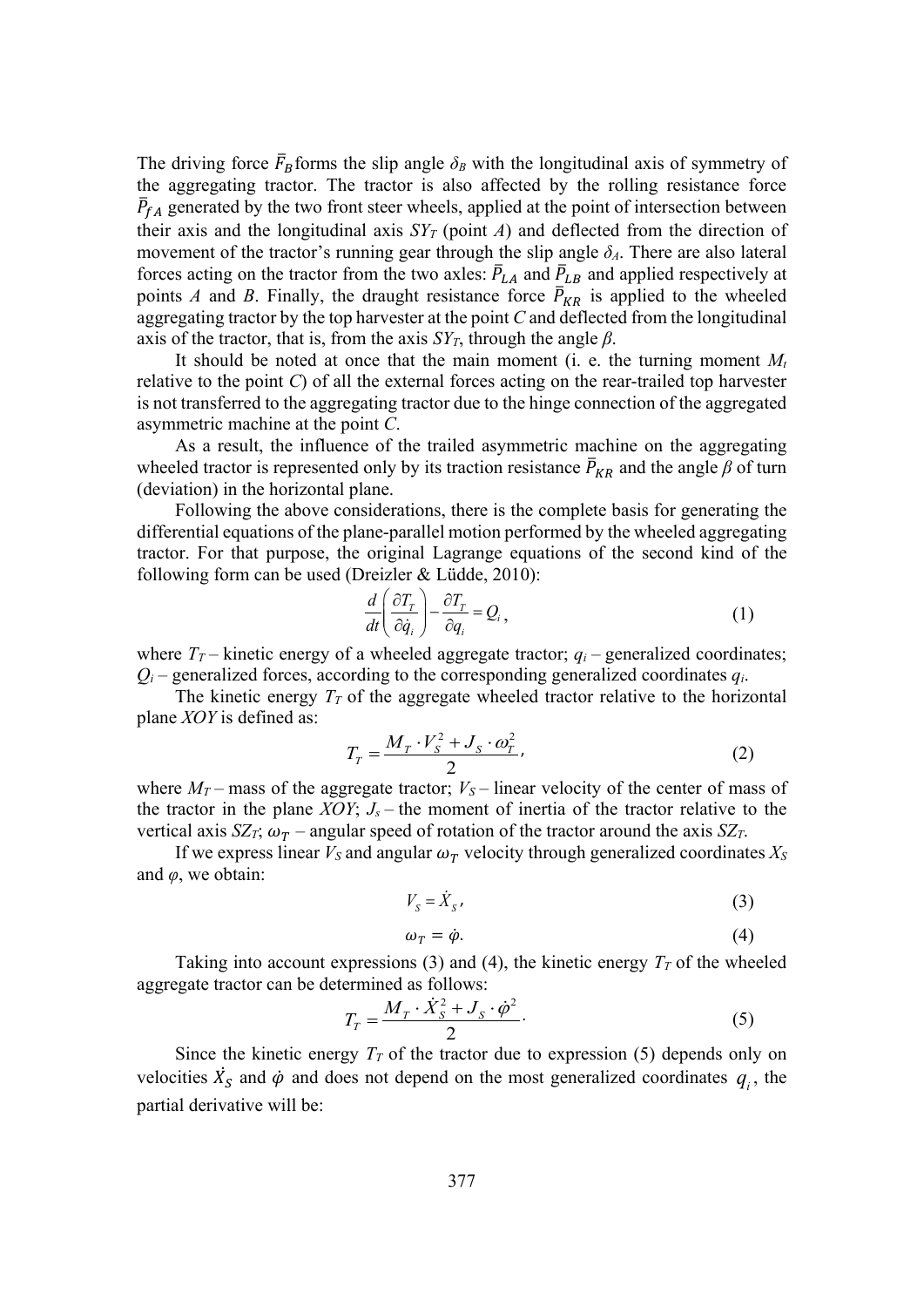$$
\frac{\partial T_r}{\partial q_i} = 0 \,. \tag{6}
$$

At the same time, the partial derivatives of the velocities  $\dot{X}_s$  and  $\dot{\varphi}$  the corresponding generalized coordinates  $\dot{X_S}$  and  $\varphi$  will be equal to:

$$
\frac{\partial T_r}{\partial \dot{X}_s} = M_r \cdot \dot{X}_s \,, \tag{7}
$$

$$
\frac{\partial T_T}{\partial \dot{\varphi}} = J_S \cdot \dot{\varphi} \ . \tag{8}
$$

The time derivatives of expressions (7) and (8) are determined by the following expressions:

$$
\frac{d}{dt} \left( \frac{\partial T_r}{\partial \dot{X}_s} \right) = M_T \cdot \ddot{X}_s , \qquad (9)
$$

$$
\frac{d}{dt}\left(\frac{\partial T_r}{\partial \dot{\phi}}\right) = J_s \cdot \ddot{\phi} \tag{10}
$$

Using the values obtained from expressions (9) and (10), taking into account expression (6) for the two generalized coordinates  $X_s$  and  $\varphi$  and substituting them into expression (1), we obtain the following system of differential equations for the planeparallel motion of the aggregate wheeled tractor in this form:

$$
\left\{\n \begin{aligned}\n M_T \cdot \ddot{X}_S &= Q_{X_S}, \\
J_S \cdot \ddot{\varphi} &= Q_{\varphi}.\n \end{aligned}\n \right\}\n \tag{11}
$$

The next step is to determine the right-hand sides of the differential equations of system (11), i.e., the generalized forces:  $Q_{X_s}$  and  $Q_{\varphi}$ .

First, the value of the generalized force  $Q_{\chi_{\rm c}}$  with reference to the generalized coordinate  $X_{S}$  has to be determined. For that purpose, the dynamical system under consideration is imparted a virtual displacement and the expression is generated for the elementary work of the forces on the virtual displacement  $\delta X_{\mathcal{S}}$ . The result is as follows:

$$
\delta A_{X_s} = P_{LA} \cdot \cos(\varphi + \alpha) \cdot \delta X_s - P_{IA} \cdot \sin(\varphi + \alpha - \delta_A) \cdot \delta X_s +
$$
  
+ 
$$
P_{LB} \cdot \cos \varphi \cdot \delta X_s - F_B \sin(\delta_B - \varphi) \cdot \delta X_s - P_{KR} \cdot \sin(\varphi + \beta) \cdot \delta X_s,
$$
 (12)

where  $\alpha$  – the angle of rotation of the steered wheels of the tractor.

From expression (12) we obtain that the generalized force  $Q_{X_s}$  on the generalized coordinate  $X_S$  will be:

$$
Q_{X_S} = \frac{\delta A_{X_S}}{\delta X_S} = P_{LA} \cdot \cos(\varphi + \alpha) - P_{IA} \cdot \sin(\varphi + \alpha - \delta_A) +
$$
  
+  $P_{LB} \cdot \cos\varphi - F_B \sin(\delta_B - \varphi) - P_{KR} \cdot \sin(\varphi + \beta).$  (13)

Thus, this generalized force  $Q_{\chi_{\text{c}}}$  is equal to the sum of the projections of all active external forces applied to the wheeled tractor on the axis OX.

In order to determine the generalized force  $Q_{\varphi}$  with reference to the generalized coordinate  $\varphi$ , again, a virtual displacement of the given dynamical system is assumed,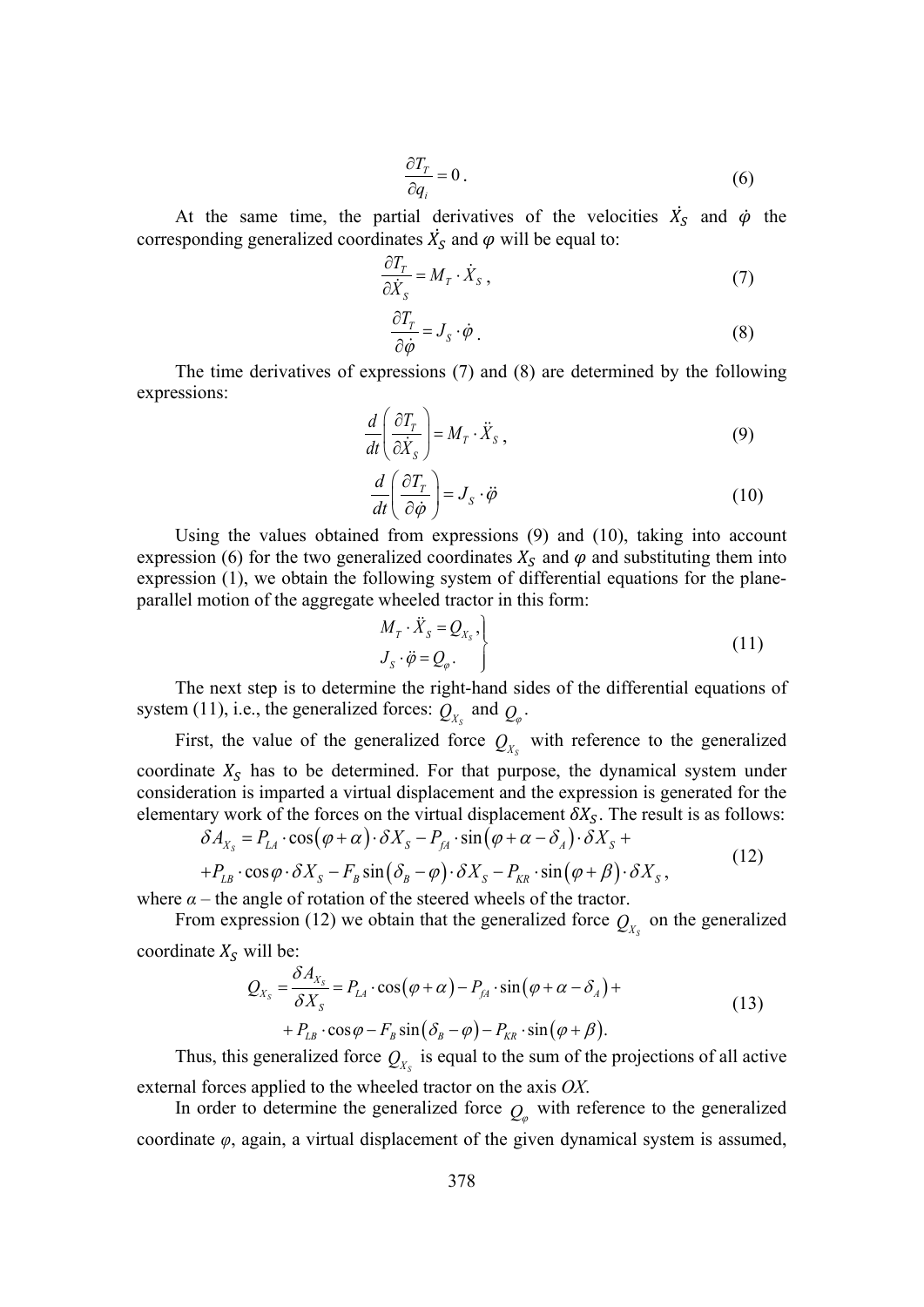but this time an angular one, and the expression is generated for the elementary work of the forces on the virtual displacement  $\delta\varphi$ . The following is obtained:

$$
\delta A_{\varphi} = P_{LA} \cdot (L - a_{T}) \cos \alpha \cdot \delta \varphi - P_{IA} \cdot (L - a_{T}) \sin (\alpha - \delta_{A}) \cdot \delta \varphi -
$$
  

$$
-P_{LB} \cdot a_{T} \cdot \delta \varphi + F_{B} \cdot a_{T} \sin \delta_{B} \cdot \delta \varphi + P_{KR} \cdot (a_{T} + a_{M}) \sin \beta \cdot \delta \varphi.
$$
 (14)

From expression (14), it is derived that the generalized force  $Q_{\varphi}$  with reference to

the generalized angular coordinate  $\varphi$  will be:

$$
Q_{\varphi} = \frac{\delta A_{\varphi}}{\delta \varphi} = P_{LA} \cdot (L - a_{T}) \cos \alpha - P_{IA} \cdot (L - a_{T}) \sin (\alpha - \delta_{A}) -
$$
  
- P<sub>LB</sub> · a<sub>T</sub> + F<sub>B</sub> · a<sub>T</sub> sin \delta<sub>B</sub> + P<sub>KR</sub> · (a<sub>T</sub> + a<sub>M</sub>) sin \beta. (15)

That is, the generalized force  $Q_{\varphi}$  on the generalized coordinate  $\varphi$  is equal to the algebraic sum of the moments of all external forces relative to the point *6*.

Let us further analyze obtained expressions (13) and (15) for generalized forces  $Q_{x}$  and  $Q_{\varphi}$  and find possibilities for their simplification. These expressions can be simplified because for small angles the value of cosines can be approximately considered as equal to unities, and the value of sines can be considered as equal to the most angles.

Therefore, expression (13) can be represented as follows:

$$
Q_{X_s} = P_{LA} - P_{fA}(\varphi + \alpha - \delta_A) + P_{LB} - F_B(\delta_B - \varphi) - P_{KR}(\varphi + \beta), \qquad (16)
$$

or

$$
Q_{X_s} = P_{LA} + P_{LB} - P_{A} \alpha + P_{A} \delta_A - F_B \delta_B + (F_B - P_{AA} - P_{KR}) \varphi - P_{KR} \beta \tag{17}
$$

Given that  $F_B - F_{fA} - P_{KR} = 0$ , then in the final form we obtain an expression for determining the generalized force  $Q_{X_6}$  of the following form:

$$
Q_{X_s} = P_{LA} + P_{LB} - P_{fd}\alpha + P_{fd}\delta_A - F_B\delta_B - P_{KR}\beta.
$$
 (18)

Let us perform similar transformations for expression (15), taking into account small values of angles  $\alpha$  and  $\beta$ . Finally, we obtain an expression for the generalized force  $Q_{\varphi}$  of the following form:

$$
Q_{\varphi} = P_{LA}(L - a_T) - P_{IA} \cdot \alpha (L - a_T) - P_{LB} \cdot a_T + P_{IA} \cdot \delta_A (L - a_T) +
$$
  
+  $F_B \cdot \delta_B \cdot a_T + P_{KR} \cdot \beta (a_T + a_M).$  (19)

Forces  $P_{LA}$  and  $P_{LB}$ , which are included in dependencies (18) and (19), can be replaced by expressions formed on the basis of the so-called hypothesis of 'lateral input' of pneumatic wheel tires (Macmillan, 2002; Kutkov, 2014; Abyzov & Berezin, 2018) of this form:

$$
P_{LA} = k_A \cdot \delta_A,\tag{20}
$$

$$
P_{LB} = k_B \cdot \delta_B, \qquad (21)
$$

where  $k_A$ ,  $k_B$  – coefficients of lateral input of pneumatic tires of running wheels of the aggregating wheeled tractor.

In expressions (20) and (21) it is necessary to substitute the values of the input angles  $\delta_A$  and  $\delta_B$ , which are determined on the basis of the construction of velocity plans of points *A* and *B*, that is, the middle of the front (controlled) and rear (traction) axles of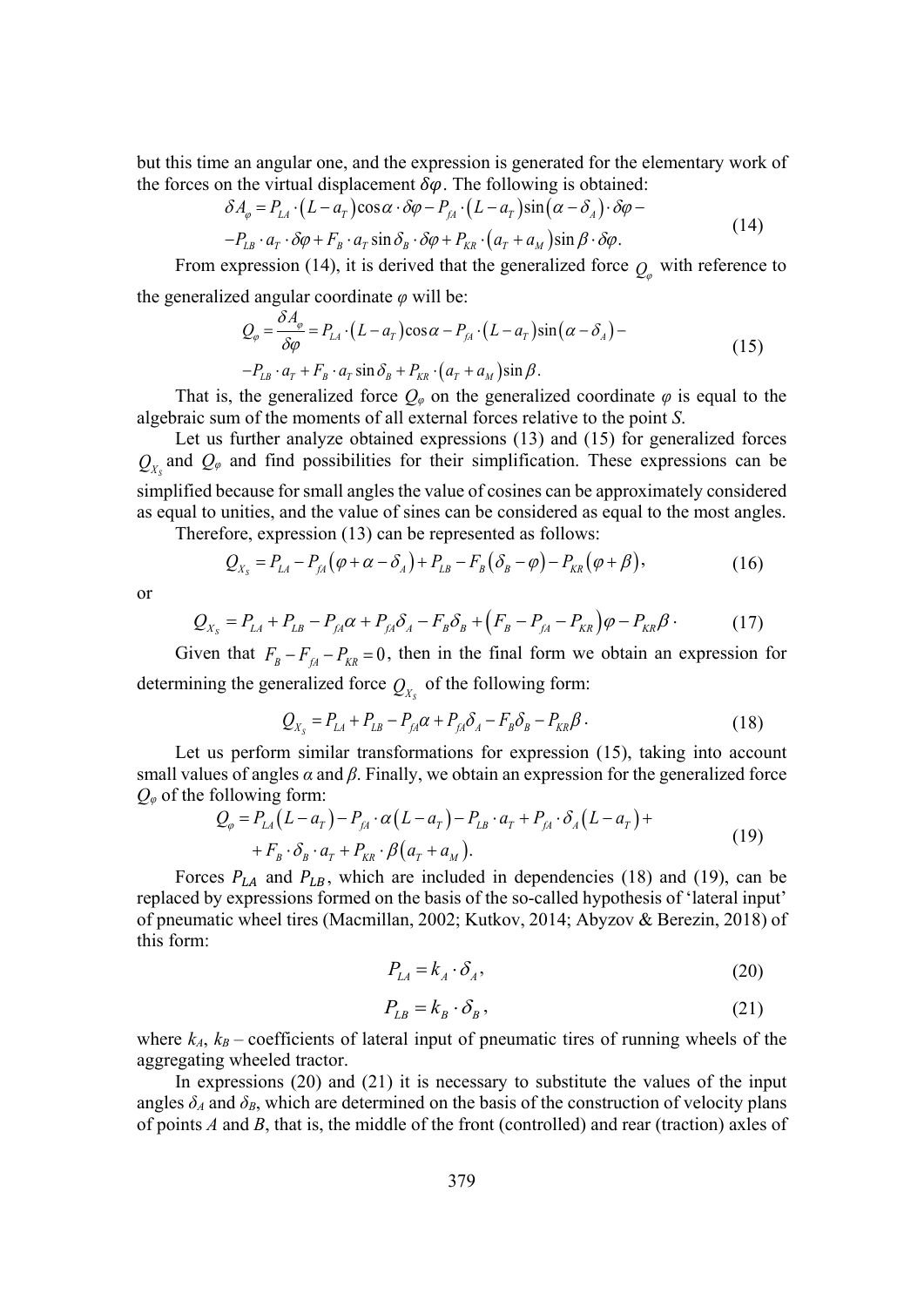the aggregate tractor at their plane and parallel motion in the horizontal plane *XOY*.

Using the technique outlined in (Hwang et al., 2021), we constructed the above velocity plans, allowed us to graphically find the values of velocities  $V_A$  and  $V_B$ , then through their projections on the axes  $X$  and  $Y$ , as well as the corresponding tangents of angles and based on the neglect of small quantities, find the angles themselves  $\delta_A$  and  $\delta_B$ . As a result, the final expressions for the lateral forces  $P_{LA}$  and  $P_{LB}$  of this type:

$$
P_{LA} = k_A \cdot \left[ \frac{-\dot{X}_s - (L - a_r)\dot{\varphi}}{V_o} + \varphi + \alpha \right],
$$
\n(22)

$$
P_{LB} = k_B \cdot \left[ -\frac{\dot{X}_s - a_r \cdot \dot{\varphi}}{V_o} + \varphi \right].
$$
 (23)

To determine the position of the supporting copying wheels of the topper at an arbitrary moment of time, consider its diagram separately and show on it a movable coordinate system  $Y_K C_1 X_K$ , rigidly connected with the left supporting copying wheel of the topper (Fig. 3). The axis  $C_1Y_K$  is always parallel to the plane  $C_1X_K$  of the support wheel, but perpendicular to it and pointing to the right in the direction of the mower harvester's movement. These directions of movement for the right support wheels of the hitch machine in the first approximation can be considered similar. However, the moving coordinate system is not shown here.



**Figure 3.** Equivalent diagram of an aggregated harvester.

As presented, the trailed harvester as a dynamic system can be regarded as a physical pendulum with only one degree of freedom - the angle  $\beta$  of rotation in the horizontal plane. This angle  $\beta$  of rotation will be the generalized coordinate in the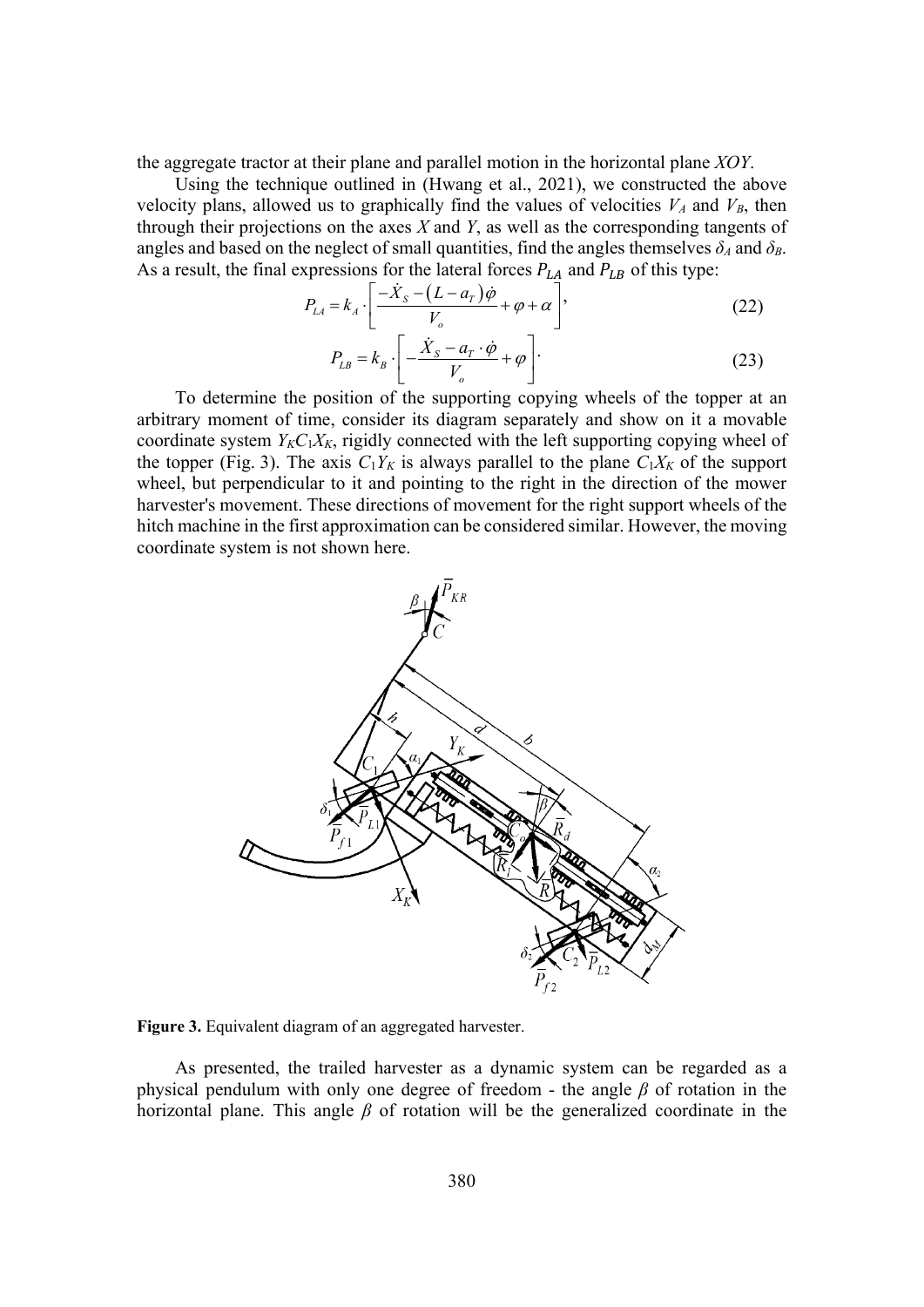subsequent differential equations in the form of the original Lagrange equations of dynamics of the form (1).

Let us define in this case the components necessary for expression (1). Thus, the kinetic energy  $T_H$  of the aggregated harvesting machine will be:

$$
T_H = \frac{J_C \cdot \dot{\beta}^2}{2},\tag{24}
$$

where  $J_C$  – the moment of inertia of the hitch harvester relative to the vertical axis passing through the point *C*;  $\dot{\beta}$  – the angular velocity of rotation of the harvesting machine around the point *&*.

In this case, the necessary partial derivatives included in the original Lagrange equations of the second kind (1) are from the following expressions:

$$
\frac{\partial T_H}{\partial \dot{\beta}} = J_C \cdot \dot{\beta} \,, \tag{25}
$$

$$
\frac{\partial T_H}{\partial \beta} = 0 \,, \tag{26}
$$

$$
\frac{d}{dt}\left(\frac{\partial T_H}{\partial \dot{\beta}}\right) = J_C \cdot \ddot{\beta} \ . \tag{27}
$$

Given expressions (22) and (23), the differential equation of motion of a trailed harvester will look like this:

$$
J_c \cdot \ddot{\beta} = Q_{\beta} \,. \tag{28}
$$

To determine the generalized force  $Q_{\beta}$ , included in expression (28), let us denote the external forces acting on the trailed harvester. External forces acting on the harvester during its technological process include longitudinal  $\bar{R}_l$  and transverse  $\bar{R}_d$ ' components of the resistance force  $\bar{R}$  of the harvested haulm array, which are applied to the machine at a point  $C_o$ ;  $\bar{P}_{f1}$  rolling resistance force of the left copying wheel of the harvester, applied at a point  $C_1$  and deflected from the wheel plane at the entry angle  $\delta_1$ ;  $\bar{P}_{f2}$  rolling resistance force of the right copying wheel of the tillage machine applied at the point  $C_2$  and deflected from the wheel plane by the entry angle  $\delta_2$ ; lateral forces  $\bar{P}_{L1}$  and  $\bar{P}_{L2}$ , applied according to the left and right copying wheels of the tillage machine at the points  $C_1$  and  $C_2$ .

To determine the generalized force  $Q_{\beta}$  by coordinate  $\beta$  let us use the expression for the elementary work of forces on a possible displacement  $\delta \beta$ . Then:

$$
\delta A_{\beta} = R_{i} \cdot d \cdot \delta \beta - R_{d} (l - d_{M}) \cdot \delta \beta + P_{f1} \cos (\alpha_{1} - \delta_{1}) \cdot h \cdot \delta \beta ++ P_{f2} \cdot \cos (\alpha_{2} - \delta_{2}) \cdot b \cdot \delta \beta + P_{f1} \sin (\alpha_{1} - \delta_{1}) \cdot l \cdot \delta \beta ++ P_{f2} \cdot \sin (\alpha_{2} - \delta_{2}) \cdot l \cdot \delta \beta - P_{L1} \cdot \cos \alpha_{1} \cdot l \cdot \delta \beta -- P_{L2} \cdot \cos \alpha_{2} \cdot l \cdot \delta \beta + P_{L1} \cdot \sin \alpha_{1} \cdot h \cdot \delta \beta + P_{L2} \cdot \sin \alpha_{2} \cdot b \cdot \delta \beta,
$$
\n(29)

where  $d$ ,  $l$ ,  $d_M$ ,  $h$  and  $b$  – construction parameters of the harvesting machine (Fig. 3);  $a_1$  and  $a_2$  – the angles of the left and right gauge wheels of the harvester respectively.

From expression (29) we obtain that the generalized force  $Q_{\beta}$  on the generalized angular coordinate  $\beta$  will be equal to: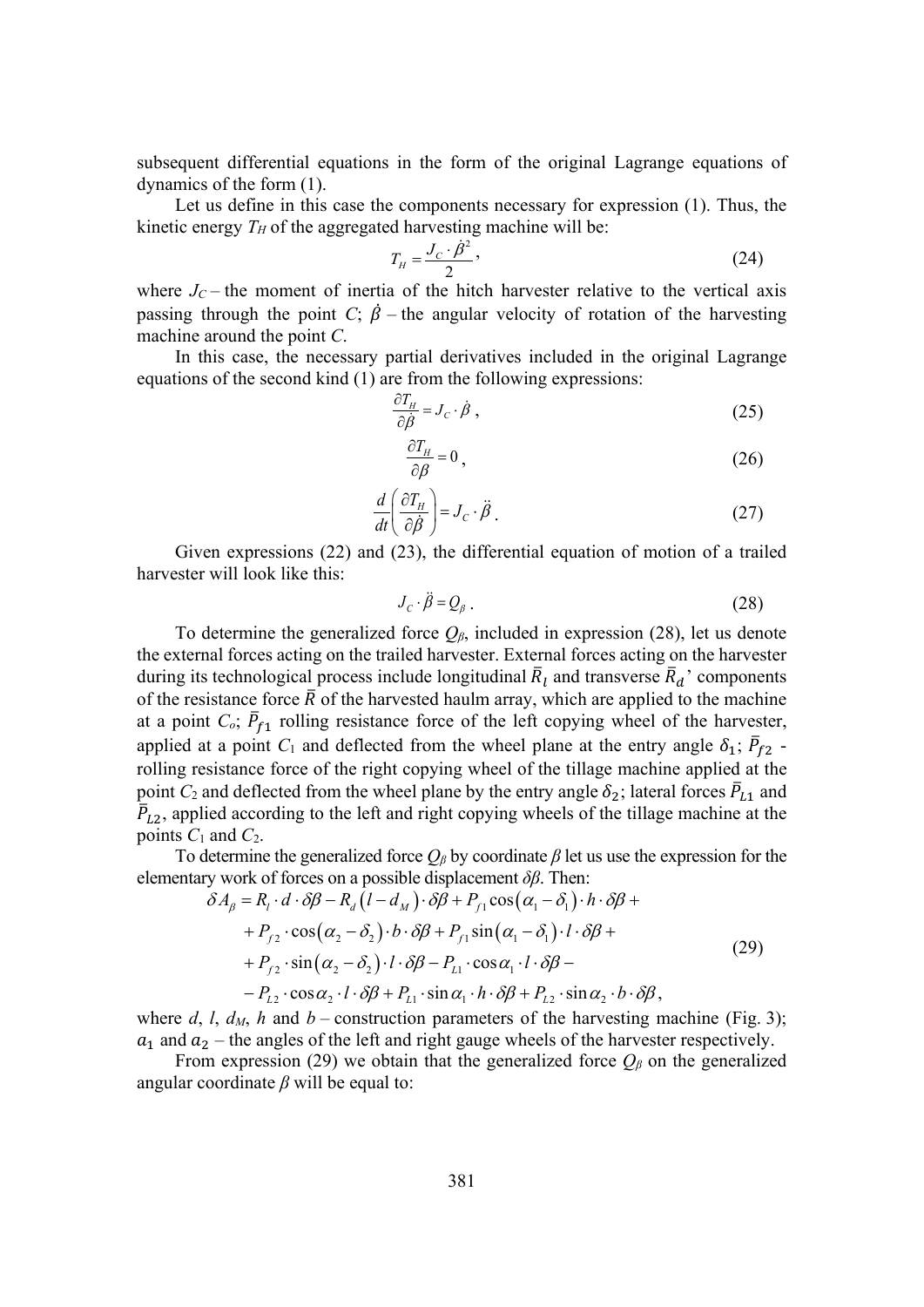$$
Q_{\beta} = \frac{\delta A_{\beta}}{\delta \beta} = R_{l} \cdot d - R_{d} (l - d_{M}) + P_{f1} \cos(\alpha_{1} - \delta_{1}) \cdot h +
$$
  
+ 
$$
P_{f2} \cdot \cos(\alpha_{2} - \delta_{2}) \cdot b + P_{f1} \sin(\alpha_{1} - \delta_{1}) \cdot l +
$$
  
+ 
$$
P_{f2} \cdot \sin(\alpha_{2} - \delta_{2}) \cdot l - P_{L1} \cdot \cos \alpha_{1} \cdot l -
$$
  
- 
$$
P_{L2} \cdot \cos \alpha_{2} \cdot l + P_{L1} \cdot \sin \alpha_{1} \cdot h + P_{L2} \cdot \sin \alpha_{2} \cdot b.
$$
 (30)

Analysing the obtained expression (30). As in the previous case, the cosines of small angles can be replaced by units, and the sines by the angles themselves. Moreover, if we take into account the small values of angles  $a_1$  and  $a_2$ , then expression (30) can be presented in the following form:

$$
Q_{\beta} = R_{l} \cdot d - R_{d} (l - d_{M}) + P_{f1} \cdot h + P_{f2} \cdot b + P_{f1} \cdot l(\alpha_{1} - \delta_{1}) ++ P_{f2} \cdot l(\alpha_{2} - \delta_{2}) - P_{L1} \cdot l - P_{L2} \cdot l + P_{L1} \cdot \alpha_{1} \cdot h + P_{L2} \cdot \alpha_{2} \cdot b.
$$
\n(31)

Moreover, from Fig. 3 it is clear that  $R_d = R_l \cdot \tan \beta$ . And since the value of the angle  $\beta$  is small tan  $\beta \approx \beta$ , and therefore:

$$
R_d = R_l \cdot \beta \,. \tag{32}
$$

As in the case of an aggregate wheeled tractor, the lateral forces  $P_{L1}$  and  $P_{L2}$ , acting on the supporting copying wheels of the tiller can be replaced by expressions formed on the basis of the hypothesis of 'lateral input' of its pneumatic wheel tires. Namely:

$$
P_{L1} = k_1 \cdot \delta_1,\tag{33}
$$

$$
P_{L2} = k_2 \cdot \delta_2,\tag{34}
$$

where  $k_1, k_2$  – coefficients of lateral input of pneumatic tires of basic copying wheels of the harvesting machine;  $\delta_1$ ,  $\delta_2$  – angles of input of pneumatic basic copying wheels of the harvesting machine.

As in the previous case, to determine the lateral forces  $P_{L1}$  and  $P_{L2}$  need to find the input angles  $\delta_1$ ,  $\delta_2$  respectively the left and right supporting coping wheels of the harvester. For this purpose, we constructed velocity plans for finding the velocities of points  $C_1$  and  $C_2$ , their projections on the axes  $X$  and  $Y$  taking into account the tangents of the angles and neglecting the small values. As a result, we found the final expressions for these input angles of this form:

$$
\delta_1 = \frac{-\dot{X}_s + \dot{\phi}(a_r + a_M) + \dot{\beta}(l^2 + h^2)^{\frac{1}{2}}}{V_o} + \phi + \beta + \alpha_1,
$$
\n(35)

$$
\delta_2 = \frac{-\dot{X}_s + \dot{\varphi}(a_r + a_M) + \dot{\beta}(l^2 + b^2)^{\frac{1}{2}}}{V_o} + \varphi + \beta + \alpha_2.
$$
 (36)

If we substitute the values of expressions (35) and (36) in expressions (33) and (34), it is possible to obtain the value of lateral forces  $P_{L1}$  and  $P_{L2}$ , taking into account the input angles  $\delta_1$  and  $\delta_2$ , which can then be used to find the generalized force  $Q_\beta$ .

Now, given expressions (33), (34), which are transformed with expressions (35) and (36), the generalized force  $Q_{\beta}$ , due to expression (31) can be represented by the following expression: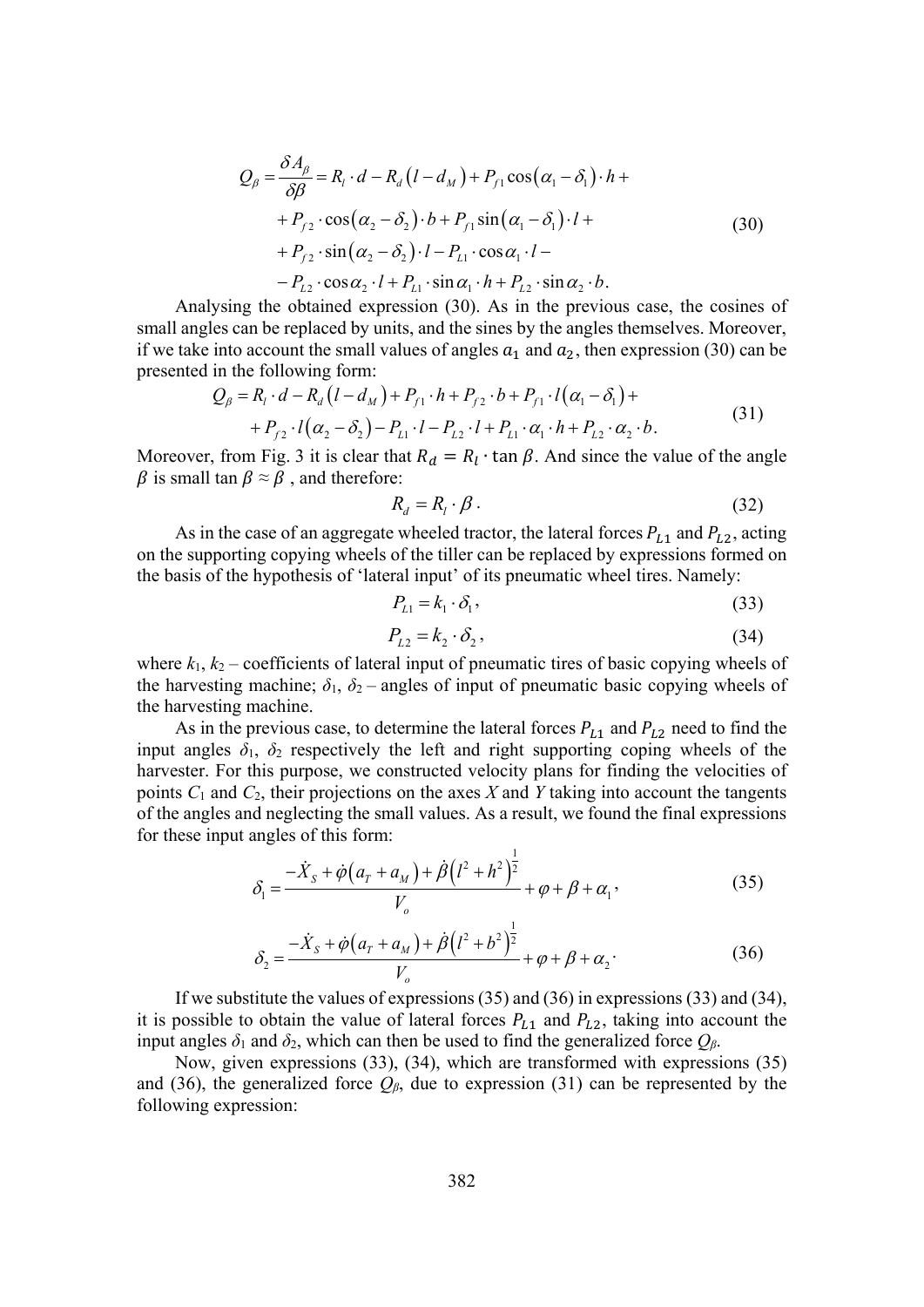$$
Q_{\beta} = R_i \cdot d - R_d (l - d_M) \beta + P_{f1} \cdot h + P_{f2} \cdot b + P_{f1} \cdot l (\alpha_1 - \delta_1) +
$$
  
+ 
$$
P_{f2} \cdot l (\alpha_2 - \delta_2) - k_1 \cdot \delta_1 \cdot l - k_2 \cdot \delta_2 \cdot l + k_1 \cdot \delta_1 \cdot \alpha_1 \cdot h + k_2 \cdot \delta_2 \cdot \alpha_2 \cdot b. \tag{37}
$$

If we consider that the product of two small quantities is even smaller, the sum of the last two terms  $(k_1 \cdot \delta_1 \cdot \alpha_1 \cdot h) + (k_2 \cdot \delta_2 \cdot \alpha_2 \cdot b)$  in expression (37) can be neglected. In this case we have:

$$
Q_{\beta} = R_{i} \left[d - (l - d_{M})\beta\right] + P_{f1} \left[h + (\alpha_{1} - \delta_{1}) \cdot l\right] +
$$
  
+ 
$$
P_{f2} \left[b + (\alpha_{2} - \delta_{2}) \cdot l\right] - k_{1} \cdot \delta_{1} \cdot l - k_{2} \cdot \delta_{2} \cdot l.
$$
 (38)

If we now take into account all of the last expressions, we get the final value for the generalized force  $Q_{\beta}$  of the trailed harvester in the following form:

$$
Q_{\beta} = R_{l} \left[ d - (l - d_{M}) \beta \right] +
$$
  
+ $P_{f1} \left\{ h + \left( \alpha_{1} - \left[ \frac{-\dot{X}_{s} + \dot{\phi} (a_{T} + a_{M}) + \dot{\beta} (l^{2} + h^{2})^{\frac{1}{2}}}{V_{o}} + \phi + \beta + \alpha_{1} \right] \right\} \cdot l \right\} +$   
+ $P_{f2} \left\{ b + \left( \alpha_{2} - \left[ \frac{-\dot{X}_{s} + \dot{\phi} (a_{T} + a_{M}) + \dot{\beta} (l^{2} + b^{2})^{\frac{1}{2}}}{V_{o}} + \phi + \beta + \alpha_{2} \right] \right\} \cdot l \right\} -$   
- $k_{1} \cdot l \left[ \frac{-\dot{X}_{s} + \dot{\phi} (a_{T} + a_{M}) + \dot{\beta} (l^{2} + h^{2})^{\frac{1}{2}}}{V_{o}} + \phi + \beta + \alpha_{1} \right] -$   
- $k_{2} \cdot l \left[ \frac{-\dot{X}_{s} + \dot{\phi} (a_{T} + a_{M}) + \dot{\beta} (l^{2} + b^{2})^{\frac{1}{2}}}{V_{o}} + \phi + \beta + \alpha_{2} \right].$  (39)

Substituting expressions (18), (19) and (39) for generalized forces  $Q_{X_s}$ ,  $Q_{\varphi}$  and  $Q_{\beta}$ 

taking into account expressions (22) and (23), which should be substituted into expressions (11) and (28) respectively, and discarding terms of higher order of smallness, after a number of transformations we obtain a system of second order linear differential equations describing the motion of an asymmetric machine-tractor unit in the horizontal plane:

$$
A_{11} \cdot \ddot{X}_S + A_{12} \cdot \dot{X}_S + A_{13} \cdot \dot{\phi} + A_{14} \cdot \phi + A_{15} \cdot \beta = f_{11} \cdot \alpha,
$$
  
\n
$$
A_{21} \cdot \ddot{\phi} + A_{22} \cdot \dot{\phi} + A_{23} \cdot \phi + A_{24} \cdot \dot{X}_S + A_{25} \cdot \beta = f_{21} \cdot \alpha,
$$
  
\n
$$
A_{31} \cdot \ddot{\beta} + A_{32} \cdot \dot{\beta} + A_{33} \cdot \beta + A_{34} \cdot \dot{\phi} + A_{35} \cdot \phi + A_{36} \cdot \dot{X}_S = f_{31},
$$
\n(40)

where 
$$
A_{11} = M_T
$$
;  
\n
$$
A_{12} = \frac{k_A + k_B + P_{fA} - F_B}{V_o};
$$
\n
$$
A_{13} = \frac{(k_A + P_{fA}) \cdot (L - \alpha_T) + (F_B - k_B) \cdot \alpha_T}{V_o};
$$
\n
$$
A_{14} = F_B - k_A - k_B - P_{fA};
$$
\n
$$
A_{15} = P_{KR};
$$
\n
$$
A_{21} = J_S;
$$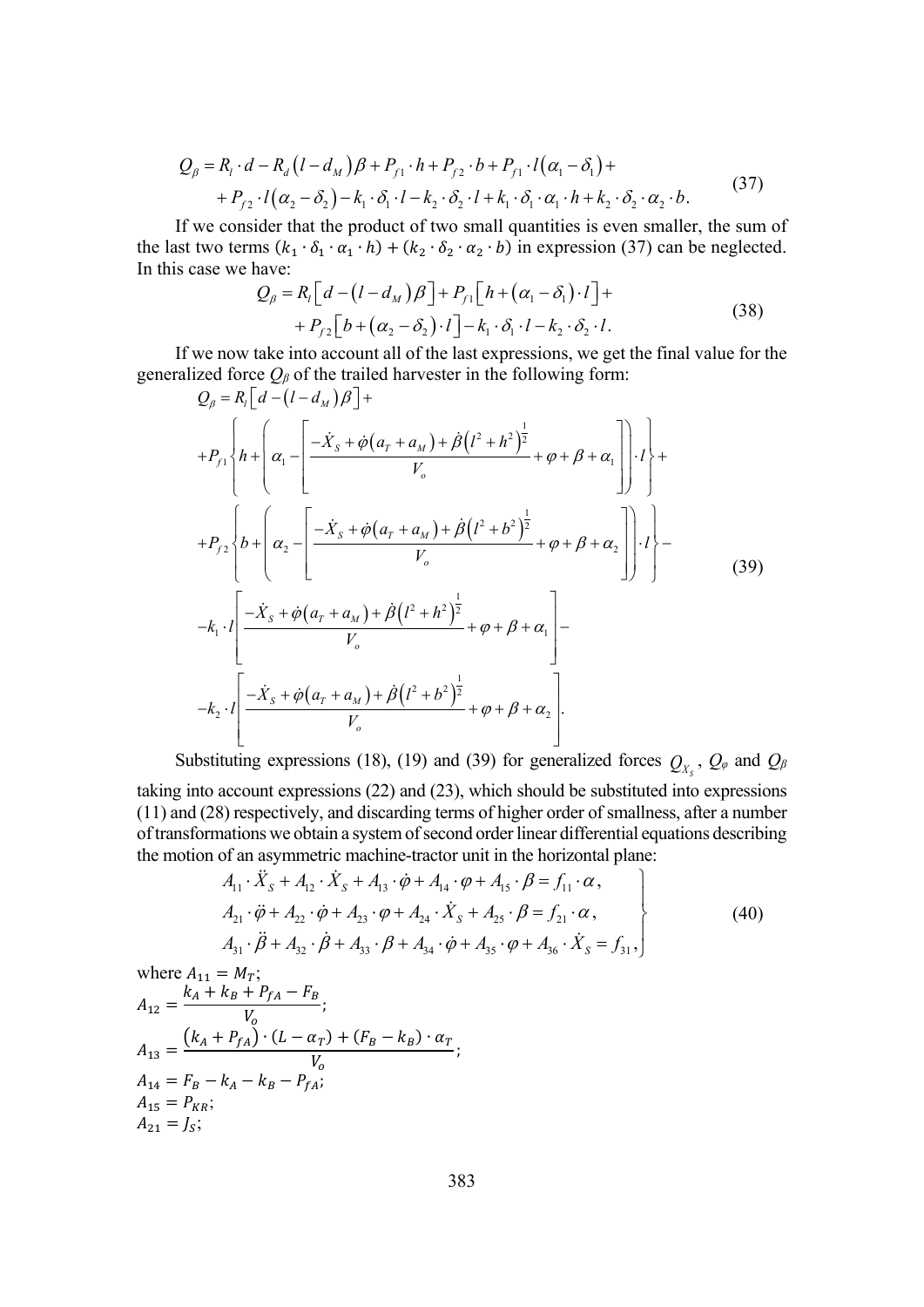$$
A_{22} = \frac{(k_A + P_{fA}) \cdot (L - \alpha_T)^2 + (k_B - F_B) \cdot \alpha_T^2}{V_0};
$$
  
\n
$$
A_{23} = -A_{13} \cdot V_0;
$$
  
\n
$$
A_{24} = A_{13};
$$
  
\n
$$
A_{25} = P_{KR}(\alpha_T + \alpha_M);
$$
  
\n
$$
A_{31} = J_c;
$$
  
\n
$$
A_{32} = \frac{l \cdot [(k_1 + P_{f1}) \cdot (l^2 + h^2)^{\frac{1}{2}} + (k_2 + P_{f2}) \cdot (l^2 + b^2)^{\frac{1}{2}}]}{V_0};
$$
  
\n
$$
A_{33} = R_l(l - d_M) + l(k_1 + k_2 + P_{f1} + P_{f2});
$$
  
\n
$$
A_{34} = \frac{l \cdot (\alpha_T + \alpha_M) \cdot (k_1 + k_2 + P_{f1} + P_{f2})}{V_0};
$$
  
\n
$$
A_{35} = l(k_1 + k_2 + P_{f1} + P_{f2});
$$
  
\n
$$
A_{36} = \frac{A_{35}}{V_0};
$$
  
\n
$$
f_{11} = k_A;
$$
  
\n
$$
f_{21} = (L - \alpha_T) \cdot k_A;
$$
  
\n
$$
f_{31} = R_l \cdot d + P_{f1} \cdot h + P_{f2} \cdot b - \alpha_1 \cdot l \cdot k_1 - \alpha_2 \cdot l \cdot k_2.
$$

#### **RESULTS AND DISCUSSION**

The obtained mathematical model (40) is the basis for studying the influence of the rotation angle  $\beta$  of the trailed tillage machine on the oscillations of the course angle  $\varphi$  of the tractor, by constructing the amplitude-frequency and phase-frequency characteristics. It is known (David et al., 2009) that the amplitude-frequency response should be as small as possible when the dynamic system works out any perturbation. Ideally, it should be equal to zero. At the same time, the phase-frequency shift (i. e., the delay of the response of the dynamic system to the disturbing influence) should be as large as possible. As a result, the desired amplitude-frequency characteristics should be equal to 0, while the phase-frequency characteristics, on the contrary, should tend to 0 when the dynamic system is working out the perturbation  $\infty$ .

Those parameters and modes of operation of the investigated asymmetric machinetractor unit, which in the working range of oscillations of controlling and disturbing input influences maximally approximate the actual amplitude-frequency and phase-frequency characteristics to the desired ones - will therefore be considered optimal.

To perform numerical calculations of differential equations (40) on the computer, a program was developed. Methodology of practical use of obtained mathematical model (40) is considered on example of analysis of stability of motion in horizontal plane of asymmetric machine-tractor unit developed by us with the following construction parameters:  $M_T = 4,250$  kg,  $J_S = 4.6$  kN m s<sup>2</sup>,  $P_{KR} = 7.3$  kN,  $P_{FA} = 1.7$  kN,  $L = 2.45$  m,  $\alpha_T = 0.98$  m;  $\alpha_M = 1.20$  m;  $k_A = 80$  kN rad<sup>-1</sup>,  $k_B = 120$  kN rad<sup>-1</sup>.

It should be noted at once that we used for aggregation of the asymmetric mower harvester the power tool of the integral scheme, in which about 60% of the weight is on the front axle, and the rest (40%) - on the rear axle. The driving wheels of both axles in this case, as a rule, are active-primitive and equipped with pneumatic tires of the same size. In this case, the wheels of the front and rear axles of the aggregate tractor are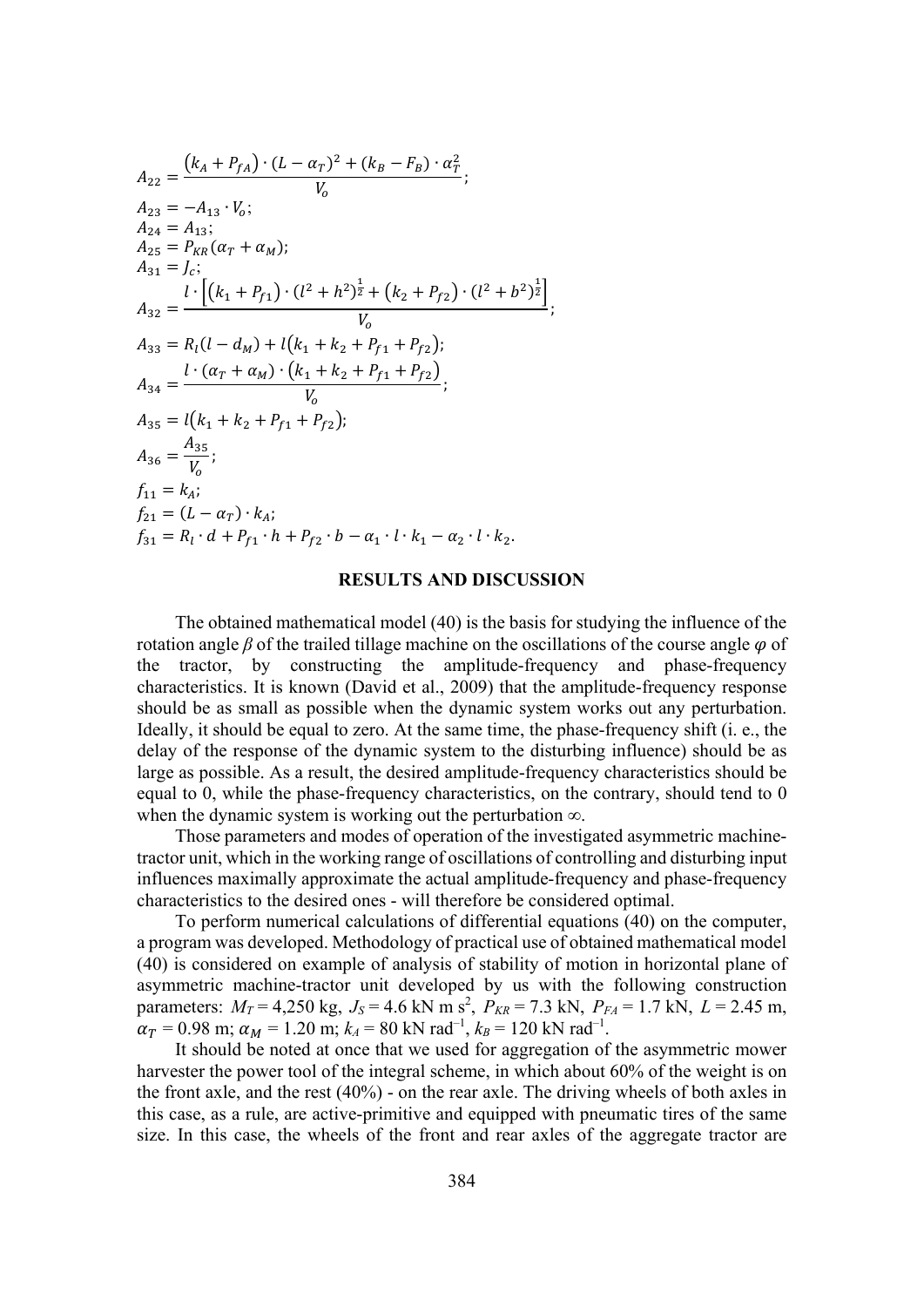equipped with the same pneumatic tires of size 16.9R30. At air pressure in pneumatic tires equal to 130 kPa coefficient  $k_A$  of input resistance of front wheels is 120 kN rad<sup>-1</sup>. The air pressure in the pneumatic tires of the rear engines is 100 kPa, which corresponds to the value of a similar coefficient  $k_B$ , equal to 90 kN rad<sup>-1</sup>.

As a result of these numerical calculations on the PC of the obtained mathematical model, we plotted the amplitude and phase frequency characteristics, which allow us to estimate the stability of the working motion of the asymmetric machine-tractor unit (Fig. 4 and Fig 5).

On the basis of the obtained graphical dependencies, we will analyze how some construction and technological factors of the given harvester machine affect the amplitude and phase frequency characteristics of oscillations of the course angle  $\varphi$  of the

wheel tractor when changing the frequency of oscillations of the angle *ȕ* of deviation of the trailed harvester in the horizontal plane.

First, we consider the influence of the translational velocity  $V<sub>o</sub>$  of a given harvesting machine. The analysis of the obtained amplitude-frequency characteristics testifies to the following. First, as the frequency of the disturbing oscillations (i.e., the angle  $\beta$ ) increases, the amplification factor of the considered dynamic system of this input effect at each speed mode of motion of the harvesting machine gradually decreases (Fig. 4).

There is every reason to believe that this result is logical, since the greater the frequency of oscillations of perturbation  $\omega$ , the greater the stabilizing role played by the inertial properties of the dynamic system, which is considered.



**Figure 4.** Amplitude-frequency characteristic of the course angle  $\varphi$  of the tractor of the integral configuration when it works out disturbances in the form of oscillations of the turn angle  $\beta$ of the mower harvester at different speeds of the machine: 1)  $V_o = 1.5$  m s<sup>-1</sup>; 2)  $V_o = 2.0$  m s<sup>-1</sup>; 3)  $V_o = 2.5$  m s<sup>-1</sup>.

Secondly, with the increase of speed  $V<sub>o</sub>$  of the harvesting machine movement, it becomes more sensitive to perturbing influences. For example, at frequency of oscillations of the angle  $\beta$  at a level  $\omega = 4$  s<sup>-1</sup> and speed of machine movement 1.5 m s<sup>-1</sup> its amplitude-frequency characteristic makes 0.09 (curve 1, Fig. 4). In simplified to understand form, this means that for the vibration amplitude of the perturbation (angle  $\beta$ ) at 5° (and this is palpable) the vibration amplitude of the course angle  $\varphi$  of the aggregate tractor is only 0.5°, which is almost imperceptible.

At a speed  $V_0$  of movement of the harvesting machine at the level of 2.5 m s<sup>-1</sup> and the same frequency of vibration perturbation  $\omega = 4 \text{ s}^{-1}$  the amplitude-frequency characteristic of the dynamic system increases to a mark 0.15 (curve 3, Fig. 4). Compared with the previous velocity mode (when the amplitude-frequency response is equal to 0.09) this is almost 1.5 times greater. However, by the same amplitude of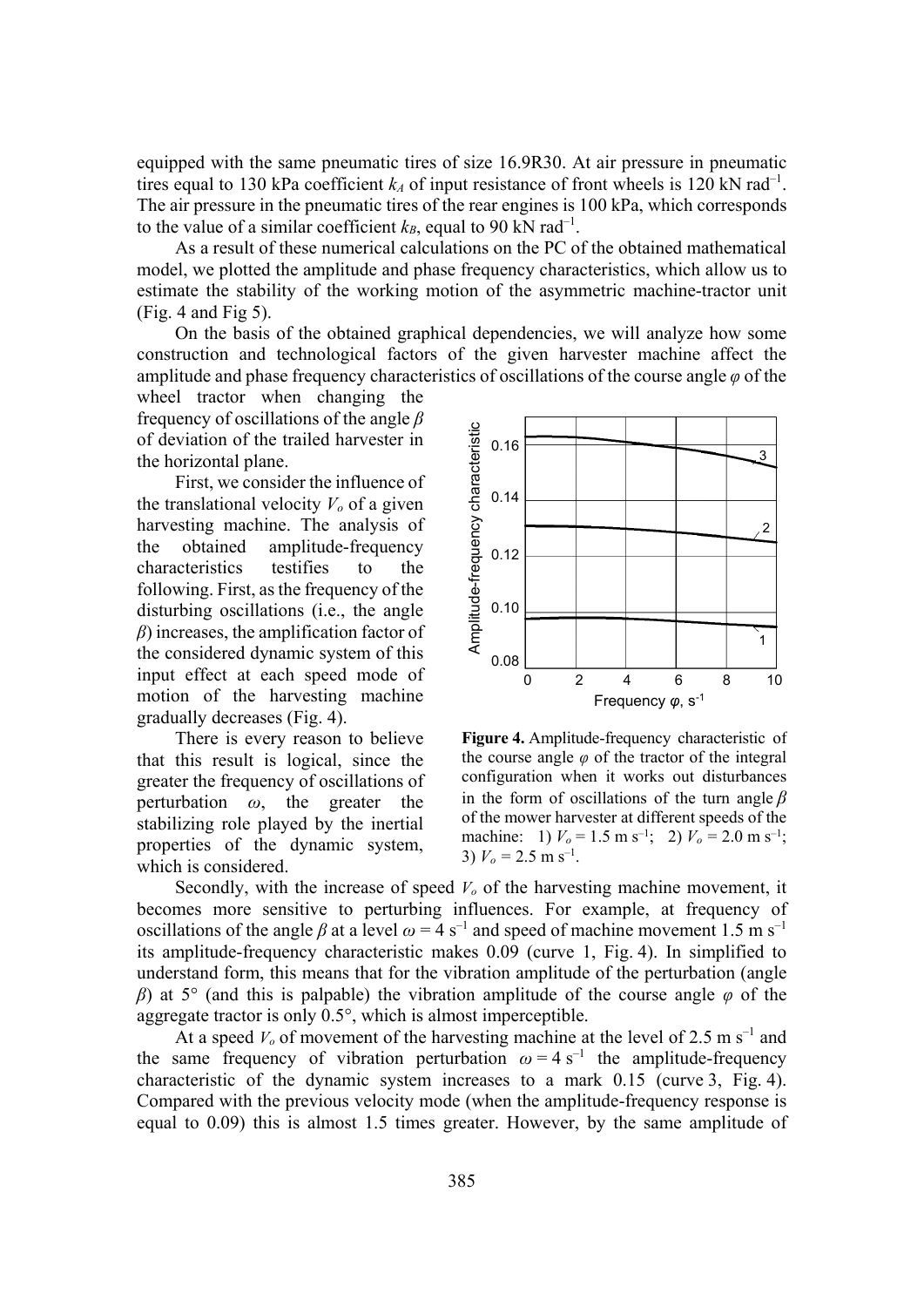oscillations of the angle  $\beta = 5^{\circ}$  the amplitude of oscillations of the course angle of the tractor  $\varphi$  does not exceed 0.7°.

Thus, at a speed of  $2.5 \text{ m s}^{-1}$  in a range of vibration frequency of disturbing influences (angle  $\beta$  fluctuations)  $\omega = 0$ –10 s<sup>-1</sup> the amplitude-frequency characteristic of the given machine-tractor at application of the integral aggregate tractor changes already in a range 0.163–0.152 (curve 3, Fig. 4).

As we see, in qualitative terms, an increase in the speed  $V<sub>o</sub>$  of the machine-tractor unit under consideration leads to an undesirable increase in the amplitude-frequency

response when it reproduces the external disturbing influence in the form of oscillations of the angle  $\beta$  of rotation of the harvester. In quantitative terms, this influence is such that it cannot worsen the practical stability of motion of the given harvesting machine.

Now, as for the delayed response of the considered dynamic system to the disturbing influence. Under the condition of increasing its frequency, the phase-frequency response at each speed mode of the machine-tractor unit movement increases (Fig. 5).

That is, the greater the value of the perturbation frequency  $\omega$ , the more influential are the inertial properties of the unit and the greater is its delay (in this case, the phase shift) to the action of perturbing influences. The same inertial properties of the tillage machine are also responsible for the fact that its reaction time to disturbances increases



**Figure 5.** Phase-frequency characteristic of the course angle  $\varphi$  of the tractor of the integral configuration when it works out disturbances in the form of oscillations of the tiller turning angle  $\beta$  at different speeds of the machine: 1)  $V_o = 1.5$  m s<sup>-1</sup>; 2)  $V_o = 2.0$  m s<sup>-1</sup>; 3)  $V_o = 2.5$  m s<sup>-1</sup>.

as its speed  $V_o$  increases. So, if at  $V_o = 1.5$  m s<sup>-1</sup> and  $\omega = 10$  s<sup>-1</sup> the phase shift of dynamic system (i.e. phase-frequency characteristic) makes - 15° (curve 1, Fig. 5), then already at speed  $V_0 = 2.5 \text{ m s}^{-1}$  and at the same frequency  $\omega$  this parameter increases to a mark - 25° (curve 3, Fig. 5). The phase shift difference in this case is 10° or 0.17 rad.

# **CONCLUSIONS**

1. Using the developed equivalent scheme (Fig. 2) of motion of an asymmetric harvesting machine-tractor unit, a new calculated mathematical model of its planeparallel motion in the horizontal plane is constructed.

2. A new system of linear differential equations (40) of the second order is obtained, which describes the dynamics of the transverse displacement of the center of mass of the aggregate wheeled tractor, its course angle, and the angle of deviation of the trailed hitch from the longitudinal axis of the tractor at any time.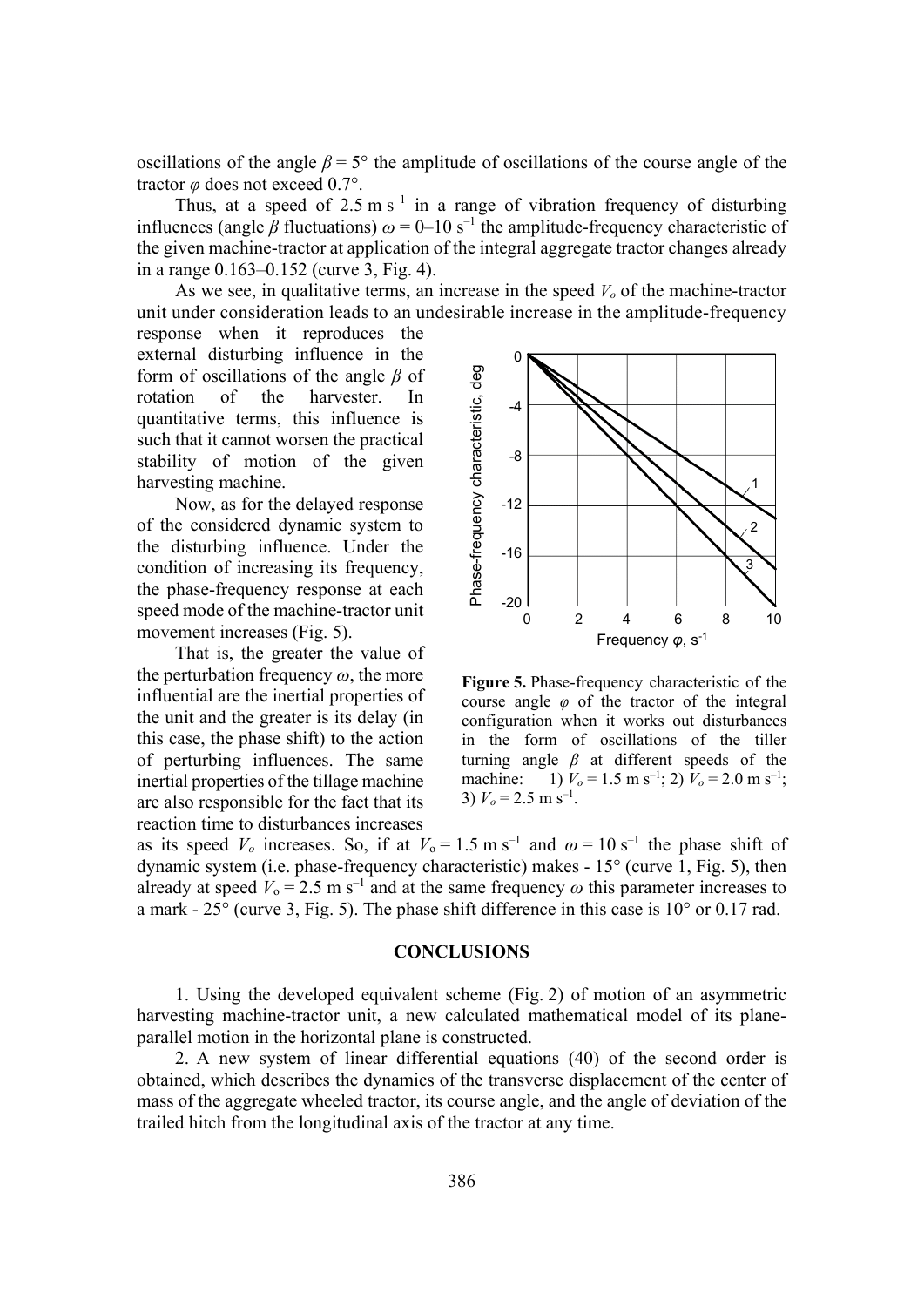3. The obtained system of differential equations (40) after its solution on the PC made it possible to establish the stability and controllability of the movement of the asymmetric harvesting machine-tractor unit when performing the technological process of harvesting sugar beet tops.

#### **REFERENCES**

- Abyzov, A.A. & Berezin, I.Ya. 2018. Calculating curvilinear motion of transport vehicles based on a finite element modeling of track-ground interaction. *Buletin of the South Ural University. Series: Mechanical Ingineering Industry* 18(4). doi: 10.14529/engin180408
- Anche, M. & Subramanian, C., 2018. Model Based Compensator Design for Pitch Plane Stability of a Farm Tractor with Implement. *IFAC-PapersOnLine* 51, 208–213. https://doi.org/10.1016/j.ifacol.2018.05.043
- Boson, E.S., Verniaev, O.V., Smirnov, I.I. & Sultan-Shach, E.G. 2019. *Theory, Construction and Calculation of Agricultural Machines.* 2<sup>nd</sup> Ed., Scientific Publisher, 810 pp. ISBN: 9789388399838
- Bulgakov, V., Adamchuk, V., Arak, M. & Olt, J. 2017a. A theoretical study of haulm loss resulting from rotor topper oscillation. *Chemical Engineering Transactions* 58, 223–228. doi: 10.3303/CET1758038.
- Bulgakov, V., Adamchuk, V., Nadykto, V., Kistechok, O. & Olt, J. 2017b. Theoretical research into the stability of motion of the ploughing tractor-implement unit operating on the 'pushpull' principle. *Agronomy Research* 15(4), 1517–1529. doi: 10.15159/AR.17.069
- Bulgakov, V., Holovach, I., Nadykto, V., Parakhin, O., Kaletnik, N., Shymko, L. & Olt, J. 2020 a. Motion stability estimation for modular traction vehicle-based combined unit. *Agronomy Research* **18**(4), 2340–2352. doi: 10.15159/AR.20.183
- Bulgakov, V., Kuvachov, V. & Olt, J. 2020b. Theory of smoothness of movement of multipleaxle agricultural combined tractor-implement units, Proceedings of the 31<sup>st</sup> DAAAM International Symposium, pp. 0056-0065, B. Katalinic (Ed.), Published by DAAAM International, ISBN 978-3-902734-29-7, ISSN 1726-9679, Vienna, Austria. doi: 10.2507/31st.daaam.proceedings.008
- Demšar, I., Bernik, R. & Duhovnik, J., 2012. A Mathematical Model and Numerical Simulation of the Static Stability of a Tractor. Agric. Conspec. Sci. 77, 143–150.
- Dreizler, R.M. & Lüdde, C.S. 2010. *Theoretical Mechanics*. Springer, 402 pp. doi: 10.1007/978-3-642-11138-9
- Gruber, W. 2005. Trends in sugar beet harvesting. *Landtechnik* 60(6), 320–321.
- Gu F., Hu Z., Wu H., Peng B., Gao X. & Wang S. 2014. Development and experiment of 4LT-A staggered-dig sugar beet combine. *Nongye Gongcheng uebao/Transactions of the Chinese Society of Agricultural Engineering* 30(23), 1–9.
- David, M.-F., Voicu, G., David, L. & Rusanescu, C.-O. 2009. Experimental analysis considered the dynamics of mobiles agricultural aggregates. *Bulletin UASVM Agriculture* 66(1), 51–58. doi: 10.15835/buasvmcn-agr:3727
- Hac, A., Fulk, D. & Chen, H., 2008. Stability and Control Considerations of Vehicle-Trailer Combination. SAE *Int. J. Passeng. Cars - Mech. Syst.* 1, 925–937. https://doi.org/10.4271/2008-01-1228
- Hwang, S-J, Jang, M-K. & Nam, J.-S. 2021. Application of Lateral Overturning and Backward Rollover Analysis in a Multi-Purpose Agricultural Machine Developed in South Korea. *Agronomy* **11**(2), 297. https://doi.org/10.3390/agronomy11020297
- Kutkov, G.M. 2014. *Tractors and Automobiles: the theory and the technological properties*, Moscow, Kolos, 506 pp. (in Russian).